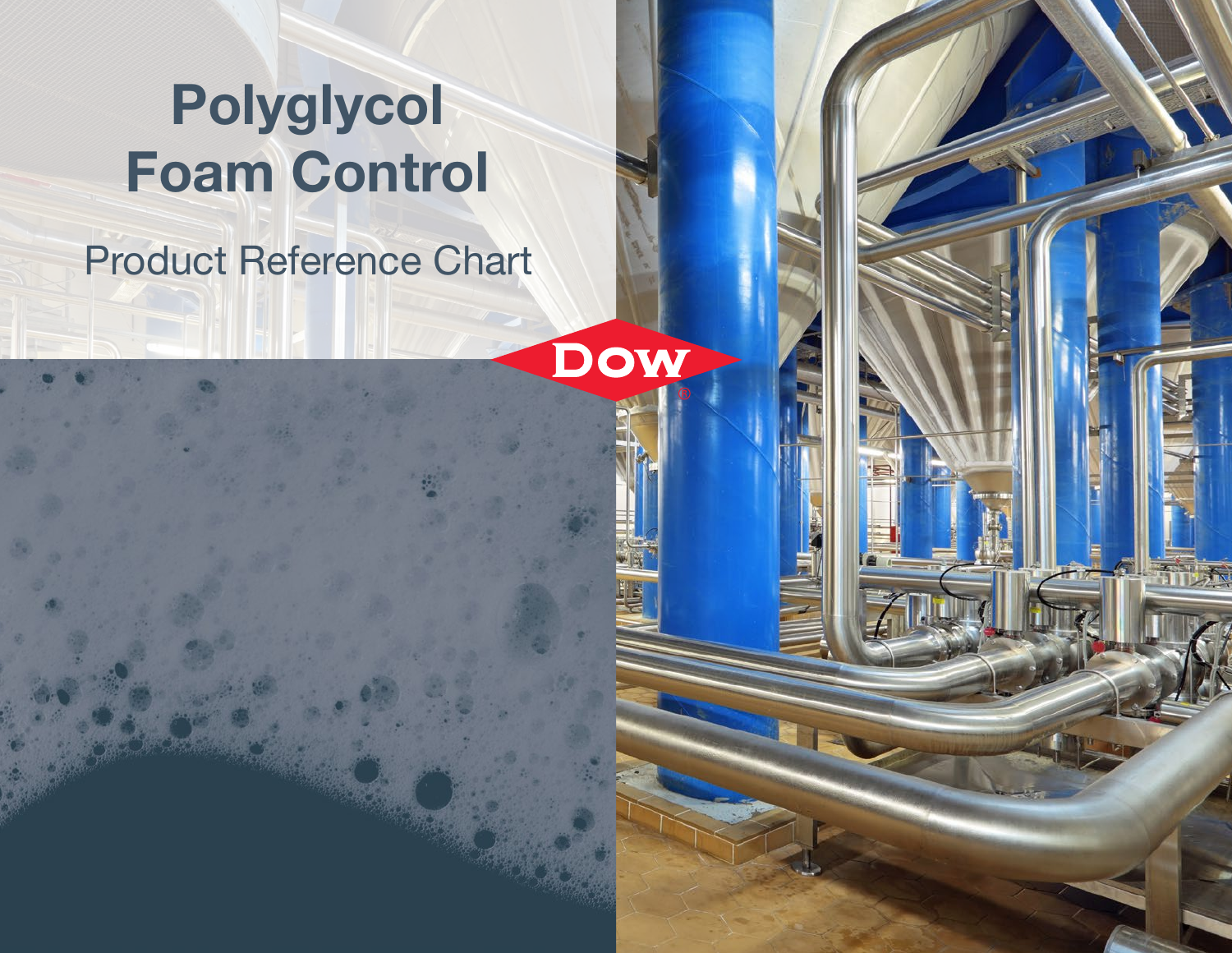# **Table of contents**

| $10 - 11$ |
|-----------|

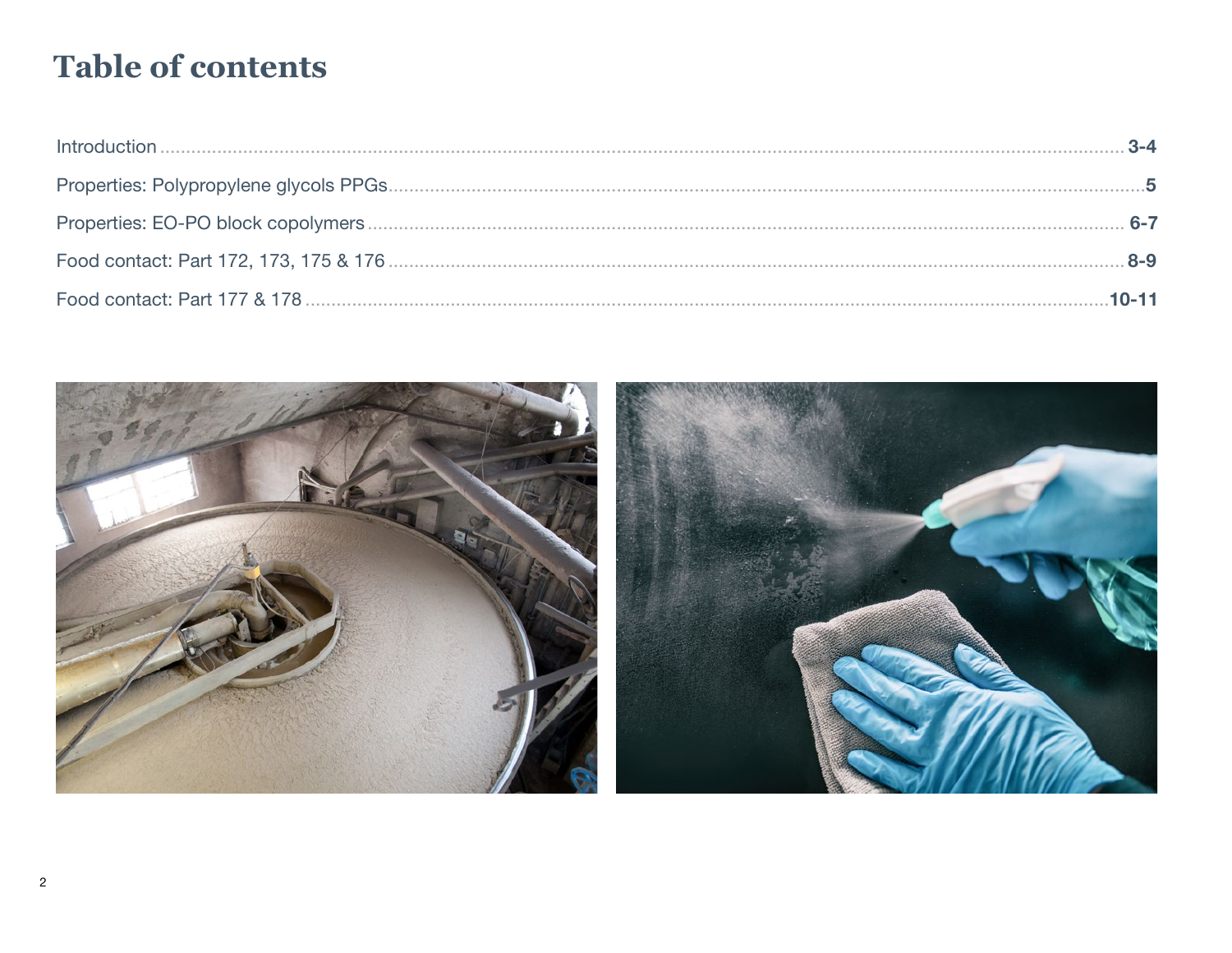## <span id="page-2-0"></span>**A broad range of alkoxylated foam control agents**

For many applications and industries, foam isn't just a nuisance, it's a problem. Excessive foaming can interfere with processes and packaging, damage materials or equipment, reduce the useable volume of a vessel or lead to raw material loss. Foam control agents can help efficiently and effectively solve these challenges.

Dow's line of polyglycol foam control agents offers a wide spectrum of physical and performance properties which can be tailored to suit each distinct application. They are trusted for their known performance as processing aids, defoamers, foam preventers and deaeration materials in various industries. These products can be used either directly or within formulations to provide customized foam control solutions.

Dow's polypropylene glycols (PPGs) and EO/PO copolymers are effective foam control agents because of their low foam characteristics and inverse water solubility. These products are available in liquid form, with different cloud points and viscosities to meet diverse needs.

#### **Our products help meet a range of regulatory and sustainability profile requirements:**

#### **Readily biodegradable**

\*Readily biodegradable as defined in OECD Guidelines for the Testing of Chemicals, Section 3 (Rev. 23 March 2006)

### **CleanGredients™**

CleanGredients™ is a database of chemical ingredients used primarily to formulate residential, institutional, industrial and janitorial cleaning products that have been pre-approved to meet the U.S. EPA's Safer Choice Standard.

#### **EPA inerts list**  $\blacktriangledown$

Dow produces surfactants that act as emulsifiers, dispersants, wetting agents for crop protection and antimicrobial products. These surfactants can be used as Inert Ingredients in pesticide and antimicrobial formulations under EPA Inert Regulations. See the EPA website for specific EPA Status [https://iaspub.epa.gov/apex/pesticides/f?p=inertfinder:mixtures.](https://iaspub.epa.gov/apex/pesticides/f?p=inertfinder:mixtures)

### **FDA Approval**

Several of Dow's foam control solutions meet various FDA food contact regulations, including indirect and secondary direct food contact approval. A selection of grades additionally carry Kosher certification or are Halal compliant.

#### **Our polyglycol foam control solutions can be used in many industries:**

- Agrochemical production
- Bioethanol production
- Chemical manufacturing
- Construction products
- Food and beverage
- Personal care
- Household cleaners and laundry detergents
- Metal working fluids
- Oil and gas production
- Paint, coatings and ink formulations
- Pulp and paper
- Textiles
- Water treatment

#### **Industrial application examples of nonionic foam control agents**

#### Industrial fermentation

Today many useful products are produced by fermentation processes. These include the production of bioplastic materials for packaging, industrial enzymes for laundry detergents, bioethanol as renewable fuel, yeasts for bread making, and feed for antibiotic production.

All these processes result in the capture or formation of gases which increases foaming, leading to inefficient production and a less desirable working environment. The use of foam control agents is mandatory to suppress foaming during the fermentation process, while not affecting the fermentation's microorganisms. Nonionic polymers are often preferred since they are highly efficient processing aids and generally have no adverse effect on the culture medium.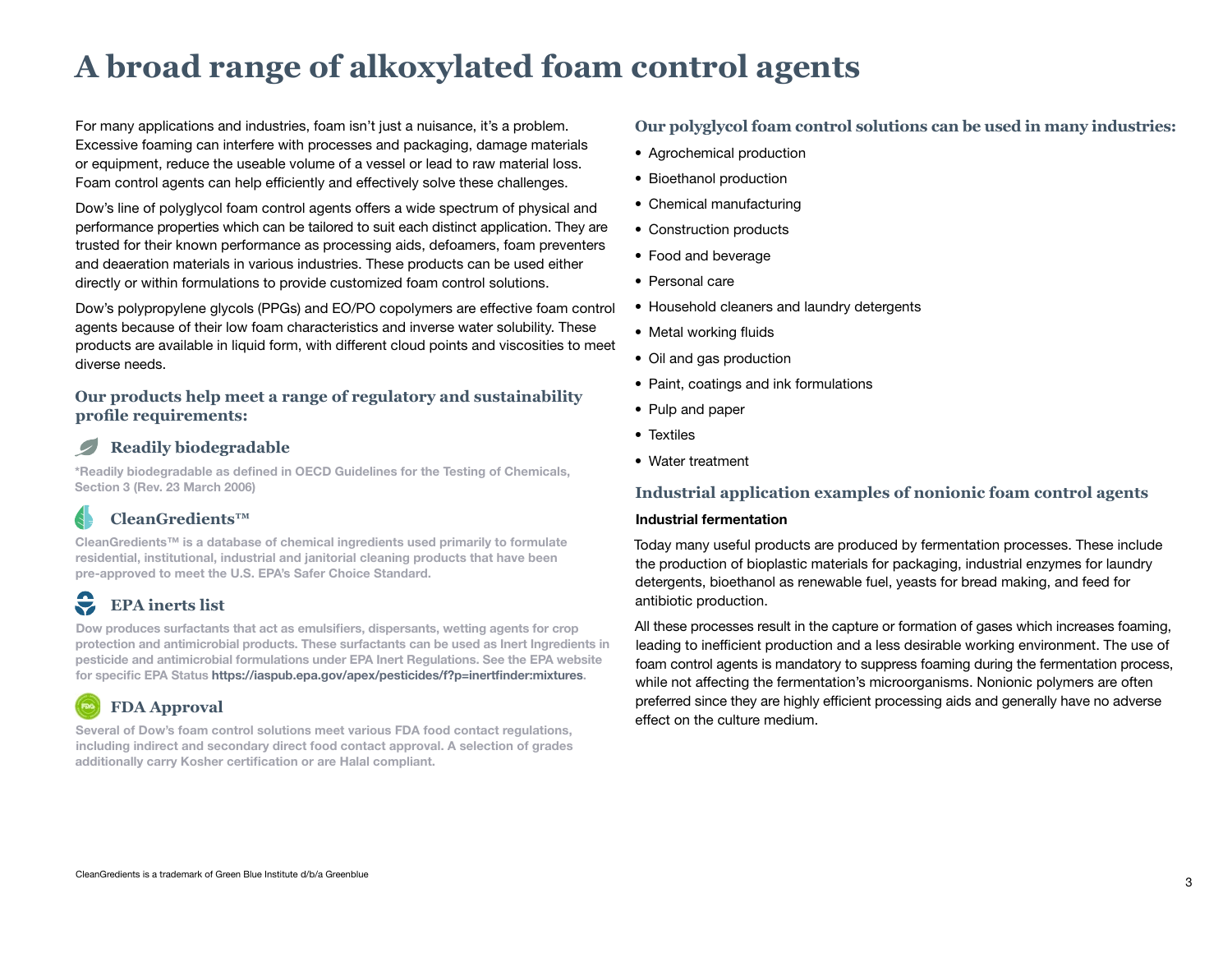#### <span id="page-3-0"></span>Vegetable processing

This industry consists of different processes, such as washing, cutting, slicing, and others, which yield foams that are stabilized by proteins, bio-surfactants, starches, and more. Nonionic polymers are very effective in controlling these foams and have the advantage of a low toxicity profile.

#### Sugar manufacturing

Sugar products are mainly obtained from sugar beets or sugar cane. Foaming has traditionally been a problem during the washing, liming, diffusion, evaporation and crystallization processes. The introduction of nonionic foam control agents has made these processes easier to control. Notably, the use of nonionic foam control agents does not affect the fermentation of molasses by microbial action.

#### **Total support capabilities**

Our investments in foam control products and technology create one of the strongest capability platforms in the industry, while providing sustainable and safer product alternatives.

We are your collaborative source for solutions and will work closely with you to find the most optimal product to meet your performance and sustainability requirements.

We help provide customers access to…

- A wide range of chemistries
- Extensive applications expertise
- The knowledge and resources to innovate
- Experience in and awareness of current regulations and legislation
- A global sales, distribution and technical support network
- Global supply from high-class manufacturing facilities
- Reliable supply for confidence and peace of mind

For the most recent regulatory information, please contact your Dow representative for a Food Contact Letter. For TDS, SDS and Food Contact Letters, you can also visit www.dow.com or contact the Customer Information Group at +1-800-258-2436.

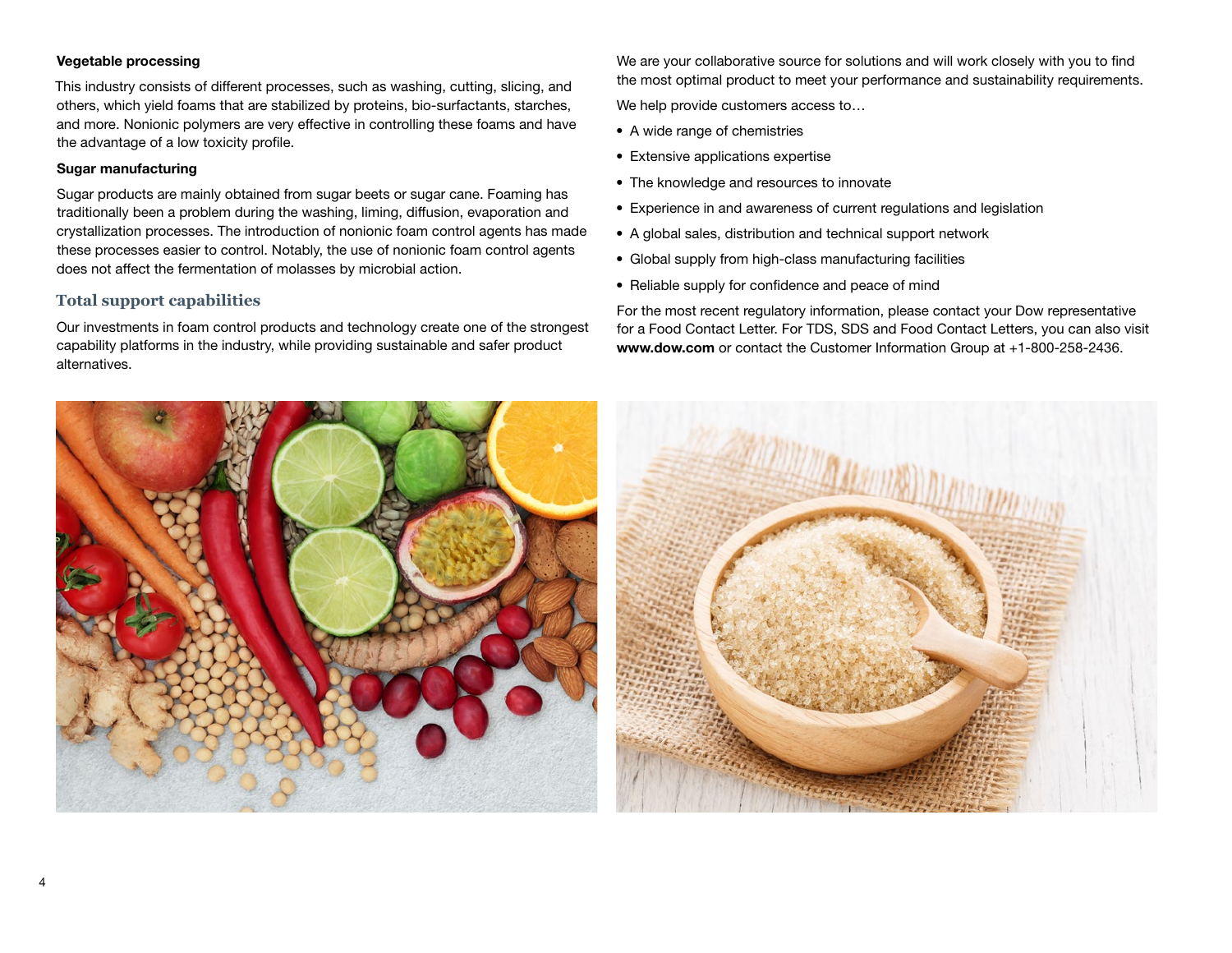#### <span id="page-4-0"></span>**Properties: Polypropylene glycols PPGs**

|                            |                      |                          |                                        |                        |                                                |                                                              | <b>Properties</b>                                                                                                          |                                           |                                  |                                                                  |                              |
|----------------------------|----------------------|--------------------------|----------------------------------------|------------------------|------------------------------------------------|--------------------------------------------------------------|----------------------------------------------------------------------------------------------------------------------------|-------------------------------------------|----------------------------------|------------------------------------------------------------------|------------------------------|
|                            |                      | <b>Product</b>           | <b>Active</b><br><b>Content</b><br>(%) | Color                  | <b>Specific</b><br>gravity<br><b>ASTM D892</b> | <b>Flash Point,</b><br><b>Closed Cup</b><br>(°C) ASTM<br>D93 | <b>Cloud Point @1% Aqueous ASTM</b><br>D 2024 / Cloud Point @10%<br>Aqueous ASTM D 2024 / Cloud<br>Point @ 10% solvent (1) | Viscosity cSt 25°C /<br>40°C ASTM 445/446 | Pour Point °C<br><b>ASTM D97</b> | <b>Theoretical</b><br><b>Molecular Weight</b><br>$(g/mol)^{(2)}$ | <b>Product</b><br>highlights |
|                            |                      | Polyglycol P-425         | 100                                    | Colorless to<br>yellow | 1.007                                          | 166                                                          | $-/-/-$                                                                                                                    | $- / 33$                                  | $-45$                            | 425                                                              | $\overline{\mathcal{L}}$     |
|                            |                      | Polyglycol P-600         | 100                                    | Clear to yellow        | 1.003                                          | $>100$                                                       | $65 / - 157$                                                                                                               | 84 / 40                                   | $-47$                            | 600                                                              | Ø                            |
|                            |                      | Polyglycol P 1000-TB (a) | 95-100                                 | Clear                  | 1.005                                          | 237                                                          | $21 / - 38$                                                                                                                | 143/78                                    | $-25$                            | 1000                                                             | $\mathcal{A}$                |
|                            |                      | Polyglycol P-1000E       | 100                                    | Clear                  | 1.004                                          | $>150$<br>(Open cup)                                         | $21 / - 38$                                                                                                                | 143/71                                    | $-43$                            | 1000                                                             | $9\,$                        |
|                            |                      | Polyglycol P 1200        | 100                                    | Clear                  | 1.007                                          | 166                                                          | $20 / - 732.5$                                                                                                             | 160/91                                    | $-41$                            | 1200                                                             | $\overline{\mathscr{L}}$     |
|                            |                      | Polyglycol P-1200E       | 100                                    | Clear                  | 1.003                                          | $>150$                                                       | $20 / - 732.5$                                                                                                             | 160 / 80                                  | $-41$                            | 1200                                                             | $\overline{\mathcal{L}}$     |
| Polypropylene glycols PPGs | PO homopolymer       | Polyglycol P 2000        | 100                                    | Clear                  | 0.999                                          | 185                                                          | $15 / - / 20$                                                                                                              | 300 / 158                                 | $-31$                            | 2000                                                             | $\mathcal{A}$                |
|                            |                      | Polyglycol P 2000P       | 100                                    | Clear                  | 0.999                                          | 185                                                          | $15 / - / 20$                                                                                                              | 300 / 158                                 | $-31$                            | 2000                                                             | Ø                            |
|                            |                      | Polyglycol 2000LM        | 100                                    | Clear                  | 1.002                                          | 174                                                          | $15 / - / 20$                                                                                                              | $368/ -$                                  | $-31$                            | 2000                                                             |                              |
|                            |                      | Polyglycol P-3000E       | 100                                    | Clear                  | 1.025                                          | 169                                                          | $-/-/-$                                                                                                                    | $- / 268$                                 | $\overline{\phantom{a}}$         | 3000                                                             |                              |
|                            |                      | Polyglycol P 4000        | 100                                    | Clear                  | 1.0048                                         | 185                                                          | $9/-/10.0$                                                                                                                 | 1110 / 455                                | $-20$                            | 4000                                                             |                              |
|                            |                      | Polyglycol 4000LM        | 100                                    | Clear                  | 1.002                                          | 145                                                          | $9/-/-$                                                                                                                    | $920/ -$                                  | $-20$                            | 4000                                                             |                              |
|                            |                      | Polyglycol PT 250        | 100                                    | Clear                  | 1.09                                           | 188                                                          | $-1-1-$                                                                                                                    | $- / 285$                                 | $-18$                            | 250                                                              |                              |
|                            |                      | Polyglycol PT 700        | 100                                    | Clear                  | 1.033                                          | >177                                                         | $-/-/-$                                                                                                                    | $- / 108$                                 | $-32$                            | 700                                                              |                              |
|                            | PO homopolymer triol | Polyglycol PT 3000       | 100                                    | Clear                  | 1.01                                           | 177                                                          | $-/-/-$                                                                                                                    | 484 / 235                                 | $-27$                            | 3000                                                             |                              |
|                            |                      | Polyglycol PT 4800       | 100                                    | Clear                  | 1.018                                          | >182                                                         | $-/-/-$                                                                                                                    | $435/ -$                                  | $-29$                            |                                                                  |                              |

These are typical properties, not to be construed as specifications. (1) Surfactant in a solution of 25% diethylene glycol butyl ether in water.

(2) Molecular Weight: Calculated from the molecular weight of the initiator and oxide units in the molecule.

(a) Materials sourced from Asia Pacific may have fewer compliances.

Readily biodegradable CleanGredients™ EPA inerts list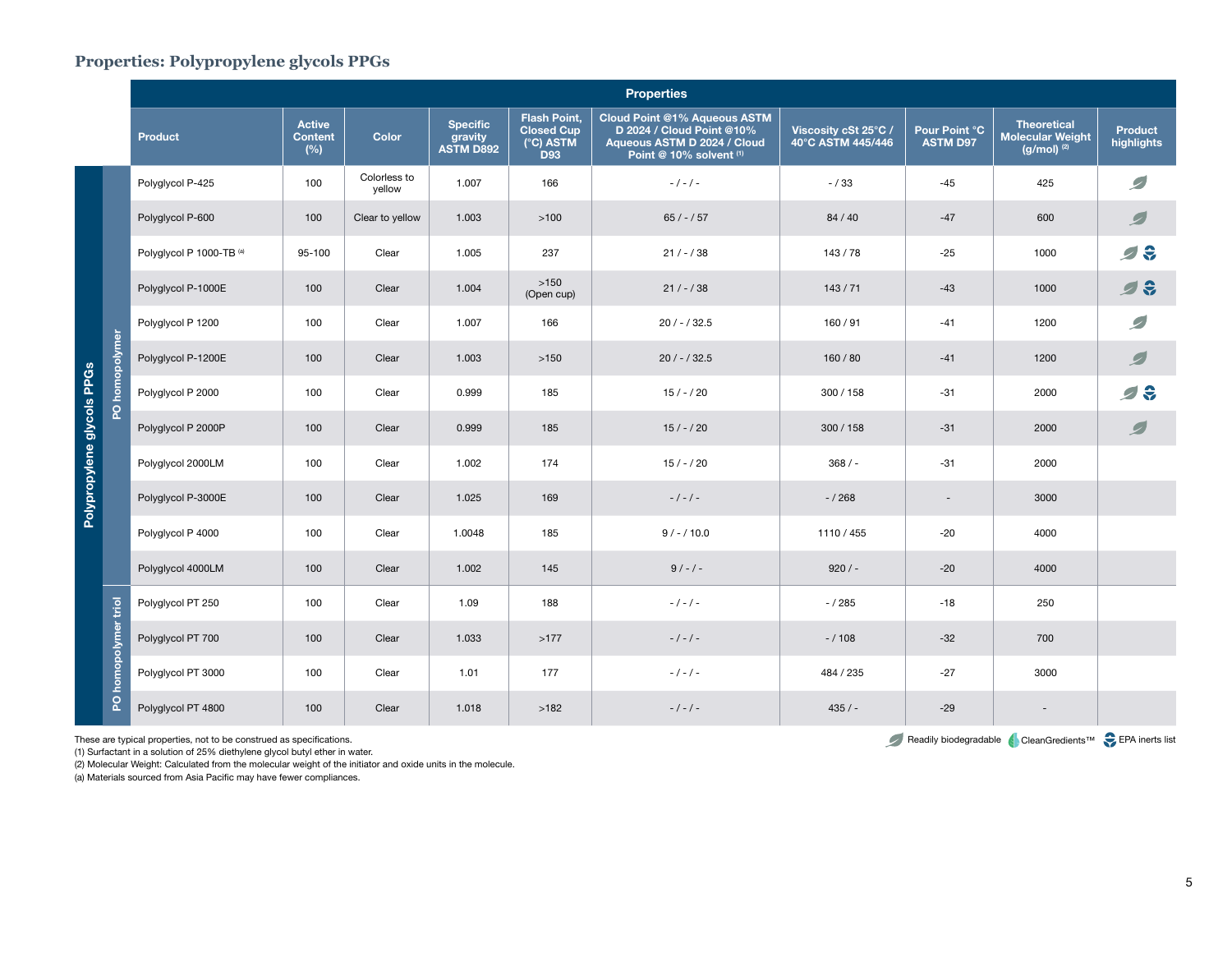#### <span id="page-5-0"></span>**Properties: EO-PO block copolymers**

|                        |                         |                    |                                        |                 |                                                |                                                                     | <b>Properties</b>                                                                                                          |                                           |                                  |                                                                         |                                                         |
|------------------------|-------------------------|--------------------|----------------------------------------|-----------------|------------------------------------------------|---------------------------------------------------------------------|----------------------------------------------------------------------------------------------------------------------------|-------------------------------------------|----------------------------------|-------------------------------------------------------------------------|---------------------------------------------------------|
|                        |                         | <b>Product</b>     | <b>Active</b><br><b>Content</b><br>(%) | <b>Color</b>    | <b>Specific</b><br>gravity<br><b>ASTM D892</b> | <b>Flash Point,</b><br><b>Closed Cup</b><br>(°C) ASTM<br><b>D93</b> | <b>Cloud Point @1% Aqueous ASTM</b><br>D 2024 / Cloud Point @10%<br>Aqueous ASTM D 2024 / Cloud<br>Point @ 10% solvent (1) | Viscosity cSt 25°C /<br>40°C ASTM 445/446 | Pour Point °C<br><b>ASTM D97</b> | <b>Theoretical</b><br><b>Molecular Weight</b><br>(g/mol) <sup>(2)</sup> | <b>Product</b><br>highlights                            |
|                        |                         | Polyglycol EP 436  | 100                                    | Clear to white  | >1.00                                          | >216                                                                | $20/-/ -$                                                                                                                  | $- / 198$                                 | $\sim$                           |                                                                         |                                                         |
|                        |                         | Polyglycol EP 436E | 100                                    | Clear to yellow | 1.01                                           | 200                                                                 | $20/-/ -$                                                                                                                  | $- / 180$                                 | $< -20$                          | $\sim$                                                                  |                                                         |
|                        |                         | DOWFAX™ 63N10      | 100                                    | Clear           | 1.105                                          | 216                                                                 | 23 / 18 / 39                                                                                                               | 294 / 140                                 | $-35$                            | 1900                                                                    | $\overline{\phantom{a}}$                                |
|                        |                         | DOWFAX™ 63N10L     | 100                                    | Clear           | 1.01                                           | 216                                                                 | 23 / 18 / 39                                                                                                               | 294 / 140                                 | $-33$                            | 1900                                                                    | Ø                                                       |
|                        |                         | DOWFAX™ 63N13      | 100                                    | Clear           | 1.018                                          | >200                                                                | 24 / 19 / 39                                                                                                               | 300 / 160                                 | $< -20$                          | 2000                                                                    | $\overline{\mathcal{L}}$                                |
|                        |                         | DOWFAX™ 63N30      | 100                                    | Clear           | 1.04                                           | 216                                                                 | 32/22/62                                                                                                                   | 441/215                                   | $-5$                             | 2250                                                                    | $\overline{\mathcal{A}}$                                |
|                        |                         | DOWFAX™ 63N37      | 100                                    | Clear           | 1.04                                           | >180                                                                | $- / 55 / -$                                                                                                               | $- / 305$                                 | 18                               | 3100                                                                    | $\overline{\phantom{a}}$                                |
|                        |                         | DOWFAX™ 63N40      | 100                                    | Clear to white  | 1.05                                           | >180                                                                | 62/63/72                                                                                                                   | 589 / 284                                 | $\overline{7}$                   | 2700                                                                    | $\overline{\mathcal{A}}$                                |
|                        |                         | DOWFAX™ 81N13      | 100                                    | Clear           | 1.017                                          | 150                                                                 | 20 / 14 / 41                                                                                                               | 475 / 224                                 | $-27$                            | 2700                                                                    | $\overline{\mathcal{A}}$                                |
|                        |                         | DOWFAX™ 92N20      | 100                                    | Light yellow    | 1.024                                          | >216                                                                | 15/15/53                                                                                                                   | 850 / 386                                 | -8                               | 4050                                                                    |                                                         |
|                        | Linear block copolymers | DOWFAX™ 100N15     | 100                                    | Clear           | 1.025                                          | 216                                                                 | 17/13/45                                                                                                                   | 630 / 392                                 | $-17$                            | 3800                                                                    |                                                         |
|                        |                         | TERGITOL™ L-61     | 100                                    | Clear           | 1.015                                          | 216                                                                 | $18/17/-$                                                                                                                  | $- / 168$                                 | $-24$                            | 2000                                                                    | $\ddot{\bm{s}}$<br>$\overline{\smash{\curvearrowleft}}$ |
|                        |                         | TERGITOL™ L-62     | 100                                    | Clear to white  | 1.048                                          | >180                                                                | $32/23/-$                                                                                                                  | $- / 284$                                 | $-2$                             | 2500                                                                    |                                                         |
|                        |                         | TERGITOL™ L-64     | 100                                    | Clear to white  | 1.048                                          | >180                                                                | $62/-/-$                                                                                                                   | $- / 284$                                 | $\overline{7}$                   | 2700                                                                    | €                                                       |
|                        |                         | TERGITOL™ L-81     | 100                                    | Clear           | 1.016                                          | 150                                                                 | $20/ - 43$                                                                                                                 | $-/-$                                     | $-20$                            | 2750                                                                    | $\clubsuit$<br>$\overline{\phantom{a}}$                 |
|                        |                         | TERGITOL™ L-101    | 100                                    | Clear           | 1.018                                          | 216                                                                 | $18/-/ -$                                                                                                                  | $- / 412$                                 | $-24$                            | 3900                                                                    | \$                                                      |
|                        |                         | TERGITOL™ P-104    | 100                                    | Waxy solid      | 1.03                                           | >93                                                                 | $80/-/ -$                                                                                                                  | $-$ / 550 (at 60 $^{\circ}$ C)            | 32                               |                                                                         |                                                         |
|                        |                         | TERGITOL™ P-105    | 100                                    | Waxy solid      | 1.03                                           | $>93$                                                               | $90/-/ -$                                                                                                                  | $- / 399$                                 | 45                               |                                                                         |                                                         |
|                        |                         | TERGITOL™ 25R2     | 100                                    | Clear           | 1.01                                           | >220                                                                | $30/-/ -$                                                                                                                  | $675/ -$                                  | $-15$                            | 3100                                                                    | D                                                       |
| EO-PO block copolymers |                         | TERGITOL™ 17R2     | 100                                    | Clear to yellow | 1.028                                          | >200°C (Open<br>cup ASTM D92)                                       | $35/-/ -$                                                                                                                  | $- / 170$                                 | $-43$                            |                                                                         | \$                                                      |
|                        |                         | TERGITOL™ 17R4     | 100                                    | Clear to yellow | 1.05                                           | >200                                                                | $45/ - 1 -$                                                                                                                | $- / 260$                                 | 3                                |                                                                         | $\mathcal{A}$                                           |
|                        |                         | DOWFAX™ 20A42 EB   | 100                                    | Clear           | 0.95                                           | >100                                                                | <4 / <4 /52                                                                                                                | 52/32                                     | $< -10$                          | 600                                                                     | I                                                       |
|                        | Fatty alcohol           | DOWFAX™ 20A612     | 100                                    | White to yellow | 0.99                                           | 230                                                                 | 14/8/28                                                                                                                    | 28/61                                     | $-21$                            | 1170                                                                    | $\overline{\phantom{a}}$                                |
|                        |                         | DOWFAX™ 20A64      | 100                                    | Clear           | 0.973                                          | 217                                                                 | 30/28/51                                                                                                                   | 51/34                                     | $-10$                            | 685                                                                     | $\overline{\mathcal{L}}$                                |
|                        |                         | DOWFAX™ 25A414     | 100                                    | Clear           | 0.97                                           | >100                                                                | 13/6/27                                                                                                                    | 27/65                                     | $-7$                             | 1200                                                                    | $\overline{\phantom{a}}$                                |
|                        |                         | DOWFAX™ 20B102     | 95                                     | Clear           | 1.007                                          | >100                                                                | 32/31/44                                                                                                                   | 44 / 40                                   | -8                               | 885                                                                     | $\overline{\mathcal{L}}$                                |
|                        |                         | DOWFAX™ DF 101     | 100                                    | Clear           | 1.017                                          | 180                                                                 | 20/8/30                                                                                                                    | 490 / 232                                 | $-20$                            | 2760                                                                    | $\overline{\phantom{a}}$                                |
|                        |                         | DOWFAX™ DF 103     | 100                                    | Clear           | 1.0155                                         | 221                                                                 | $22 / - / -$                                                                                                               | $450/ -$                                  | $<-20$                           |                                                                         | $\overline{\phantom{a}}$                                |
|                        | performance             | DOWFAX™ DF 103     | 100                                    | Clear           | 0.999                                          | >185                                                                | $15/-/ -$                                                                                                                  | $300/ -$                                  | $<-20$                           |                                                                         | $\overline{\mathcal{L}}$                                |
|                        |                         | DOWFAX™ DF 105     | 100                                    | Clear           | 1.015                                          | 216                                                                 | $24/-/ -$                                                                                                                  | $- / 168$                                 | $-32$                            | 2000                                                                    | $\overline{\phantom{a}}$                                |
|                        | $rac{6}{5}$             | DOWFAX™ DF 107     | 100                                    | Clear           | 1.0115                                         | 180                                                                 | 22 / 15.5 / 29                                                                                                             | $465/ -$                                  | $< -30$                          | 3500                                                                    | $\overline{\phantom{0}}$                                |
|                        |                         | DOWFAX™ DF 109     | 100                                    | Clear           | 1.05                                           | 150                                                                 | $-1 - 141$                                                                                                                 | $-/-$                                     |                                  |                                                                         | $\overline{\mathcal{L}}$                                |

These are typical properties, not to be construed as specifications.

(1) Surfactant in a solution of 25% diethylene glycol butyl ether in water.

Readily biodegradable CleanGredients™ EPA inerts list

(2) Molecular Weight: Calculated from the molecular weight of the initiator and oxide units in the molecule.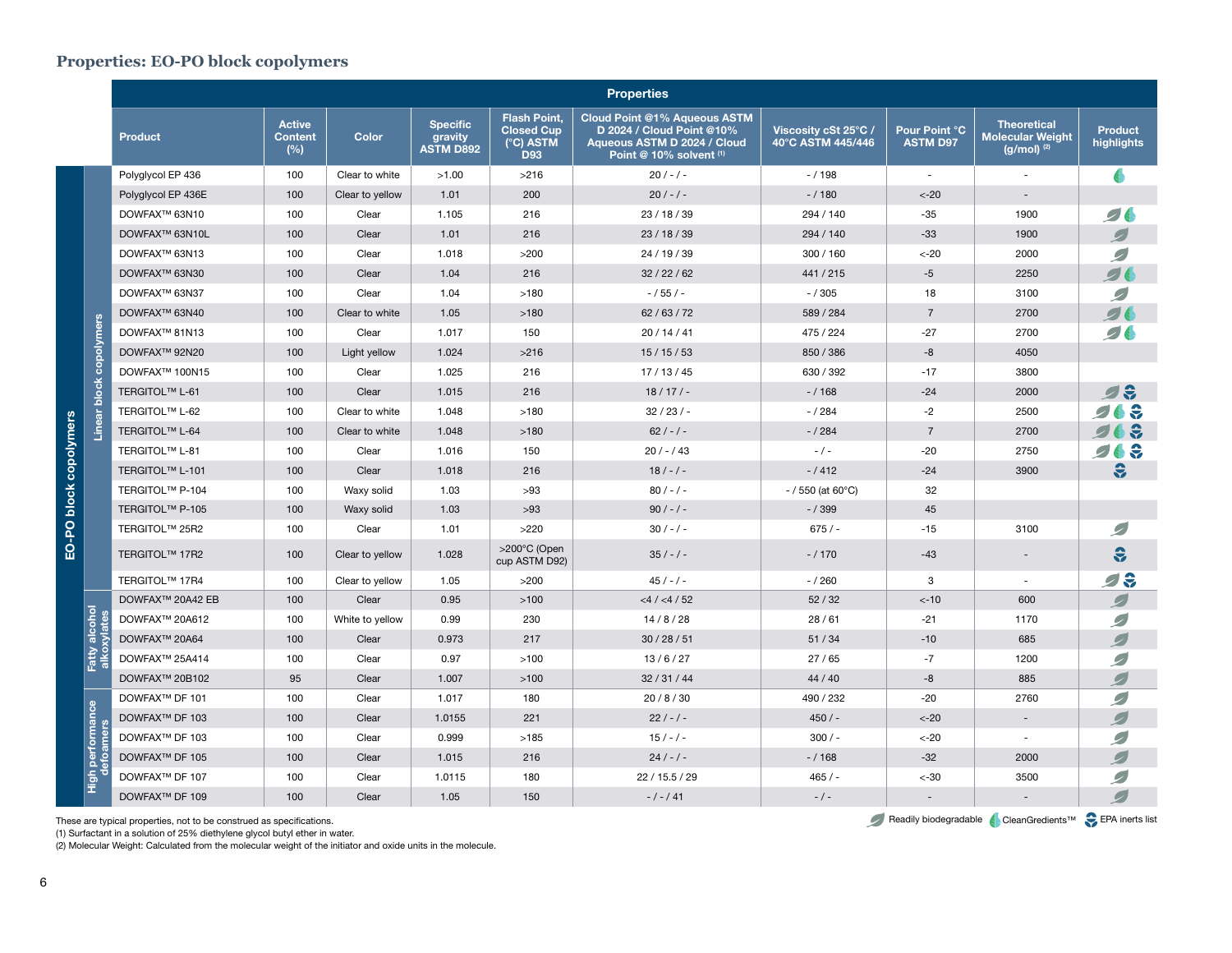#### **Properties: EO-PO block copolymers (continued)**

|             |                              |                             |                                        |                 |                                                |                                                                     | <b>Properties</b>                                                                                                          |                                          |                                  |                                                                  |                                      |
|-------------|------------------------------|-----------------------------|----------------------------------------|-----------------|------------------------------------------------|---------------------------------------------------------------------|----------------------------------------------------------------------------------------------------------------------------|------------------------------------------|----------------------------------|------------------------------------------------------------------|--------------------------------------|
|             |                              | <b>Product</b>              | <b>Active</b><br><b>Content</b><br>(%) | <b>Color</b>    | <b>Specific</b><br>gravity<br><b>ASTM D892</b> | <b>Flash Point.</b><br><b>Closed Cup</b><br>(°C) ASTM<br><b>D93</b> | <b>Cloud Point @1% Aqueous ASTM</b><br>D 2024 / Cloud Point @10%<br>Aqueous ASTM D 2024 / Cloud<br>Point @ 10% solvent (1) | Viscosity cSt 25°C/<br>40°C ASTM 445/446 | Pour Point °C<br><b>ASTM D97</b> | <b>Theoretical</b><br><b>Molecular Weight</b><br>$(q/mol)^{(2)}$ | <b>Product</b><br>highlights         |
|             |                              | DOWFAX™ DF 111              | 100                                    | Clear           | 1.02                                           | >150                                                                | 20/15/26                                                                                                                   | 790/372                                  | $-20$                            | 3550                                                             | $\overline{\mathcal{L}}$             |
|             |                              | DOWFAX™ DF 112              | 100                                    | Clear           | 1.05                                           | $>100$                                                              | 49 / 34 / 48                                                                                                               | 680 / 286                                | $-13$                            | 3150                                                             | $\overline{\mathcal{L}}$             |
|             |                              | DOWFAX™ DF 113              | 100                                    | Clear           | 1.017                                          | >170                                                                | 14/11/40                                                                                                                   | 752 / 500                                | $< -20$                          | 5200                                                             |                                      |
|             |                              | DOWFAX™ DF 114              | 100                                    | Clear           | 1.04                                           | 194                                                                 | 40/8/42                                                                                                                    | 810/321                                  | $< -20$                          | 3720                                                             |                                      |
|             |                              | DOWFAX™ DF 117              | 100                                    | Clear           | 1.02                                           | >200                                                                | 10/8/35                                                                                                                    | 710/313                                  | $< -20$                          | 4100                                                             |                                      |
|             |                              | DOWFAX™ DF 122              | 100                                    | Clear           | 1.016                                          | 235                                                                 | 18/10/40                                                                                                                   | 791 / 368                                | $< -20$                          | 4650                                                             |                                      |
|             |                              | DOWFAX™ DF 124              | 100                                    | Clear           | 1.02                                           | >200                                                                | <4 / <4 /31                                                                                                                | 550 / 255                                | $< -20$                          | 4000                                                             |                                      |
|             |                              | DOWFAX™ DF 125              | 100                                    | Clear           | 1.03                                           | >250                                                                | 19/10/40                                                                                                                   | 1490 / 220                               | $< -20$                          | 3000                                                             | $\overline{\smash{\curvearrowleft}}$ |
|             |                              | DOWFAX™ DF 126              | 99.5                                   | Clear           | 1.04                                           | >150                                                                | 22/16/32                                                                                                                   | 750 / 360                                | $< -20$                          | 5600                                                             |                                      |
|             |                              | DOWFAX™ DF 127              | 100                                    | Clear           | 1.05                                           | >100                                                                | $-/-/33$                                                                                                                   | $- / 680$                                | $-13$                            | $\sim$                                                           |                                      |
|             | defoamers                    | DOWFAX™ DF 133              | 100                                    | <b>Brown</b>    | 1.009                                          | >100                                                                | <4 / <4 / 33                                                                                                               | 1000 / 418                               | $-36$                            | 5550                                                             |                                      |
|             |                              | DOWFAX™ DF 141              | 100                                    | Clear           | 0.99                                           | >170                                                                | 13.5/6/28                                                                                                                  | 193 / 96                                 | $< -20$                          | 1800                                                             | $\overline{\mathscr{S}}$             |
|             |                              | DOWFAX™ DF 142              | 99.5                                   | Clear           | 0.99                                           | >150                                                                | 10/10/28                                                                                                                   | 193 / 103                                | $< -20$                          | 2000                                                             |                                      |
| copolymers  | performance                  | DOWFAX™ DF 143              | 100                                    | Clear to yellow | 0.989                                          | 225°C (Open<br>cup ASTM D92)                                        | 12 / < 4 / 13                                                                                                              | 142/72                                   | $-35$                            | 1300                                                             | Ø                                    |
|             |                              | DOWFAX™ DF 144              | 99.5                                   | Clear           | 1.008                                          | $>230^{\circ}$ C                                                    | 8 / < 4 / 28                                                                                                               | 320/180                                  | $<-20$                           | 3600                                                             |                                      |
|             |                              | DOWFAX™ DF 146              | 100                                    | Clear           | 0.98                                           | $>100^{\circ}$ C                                                    | <4 / <4 /20                                                                                                                | 240 / 120                                | $< -20$                          | 2000                                                             |                                      |
|             | <b>High</b>                  | DOWFAX™ DF 147              | 100                                    | Clear to yellow | 1.01                                           | >250                                                                | 18/10/37                                                                                                                   | 520 / 200                                | $\overline{7}$                   | 3800                                                             |                                      |
|             |                              | DOWFAX™ DF 148              | 99.5                                   | Clear to yellow | 1.007                                          | >200                                                                | $-/-/21$                                                                                                                   | $- / 170$                                |                                  | $\sim$                                                           |                                      |
|             |                              | DOWFAX™ DF 161              | 100                                    | Clear           | 1.046                                          | >100                                                                | 44 / 20 / 43                                                                                                               | 780 / 346                                | $< -20$                          | 6500                                                             |                                      |
| EO-PO block |                              | DOWFAX™ DF 162              | 100                                    | Clear to yellow | 1.018                                          | 246°C (Open<br>cup ASTM D92)                                        | 15 / < 4 / 20                                                                                                              | 1340 / 617                               | $< -20$                          | 13500                                                            |                                      |
|             |                              | DOWFAX™ DF 163              | 100                                    | Clear           | 1.044                                          | $\sim$                                                              | 32/17.5/35                                                                                                                 | 1510 / 775                               | $\overline{4}$                   | 12000                                                            |                                      |
|             |                              | UCON™ Lub LB-625            | 100                                    | Clear           | 0.997                                          | 168                                                                 | $-/-/-$                                                                                                                    | $- / 120$                                | $-31.7$                          | 1550                                                             |                                      |
|             |                              | UCON™ Lub LB-1145           | 100                                    | Clear to yellow | $\mathbf{1}$                                   | 191                                                                 | $-/-/-$                                                                                                                    | $- / 233$                                | $-28.9$                          | 2080                                                             |                                      |
|             |                              | UCON™ Lub LB-1715           | 100                                    | Clear to yellow | $\mathbf{1}$                                   | 188                                                                 | $- / - / -$                                                                                                                | $- / 370$                                | $-23.3$                          | 2490                                                             |                                      |
|             |                              | UCON™ Lubricant 50-HB-2000  | 100                                    | Clear to yellow | 1.956                                          | 177                                                                 | $53/-/ -$                                                                                                                  | $- / 398$                                | $-32$                            | 2660                                                             |                                      |
|             |                              | UCON™ Lubricant 50-HB-3520  | 100                                    | Clear to yellow | 1.056                                          | 171                                                                 | $51 / - / -$                                                                                                               | $- / 700$                                | $-29$                            | 3380                                                             |                                      |
|             |                              | UCON™ Lubricant 50-HB-5100  | 100                                    | Clear to yellow | 1.057                                          | 199                                                                 | $50/-/ -$                                                                                                                  | $- / 1015$                               | $-36$                            | 3930                                                             |                                      |
|             | process                      | FLUENT-CANE™ 113 Polyglycol | 99.5                                   | Clear           | 1.018                                          | >182                                                                | $-/-/ -$                                                                                                                   | $- / 435$                                | $-29$                            | $\overline{\phantom{a}}$                                         |                                      |
|             | Sugar cane<br>$\overline{5}$ | FLUENT-CANE™ 149 Polyglycol | 100                                    | Clear           | 1.02                                           | 216                                                                 | $-/-/58$                                                                                                                   | $- / 250$                                |                                  |                                                                  | $\overline{\mathscr{O}}$             |
|             | ermentati                    | FLUENT-CANE™ 178 Polyglycol | 100                                    | Clear to yellow | 1.05                                           | >216                                                                | $- / - / 58$                                                                                                               | $- / 400$                                | 10                               |                                                                  |                                      |
|             |                              | FLUENT-CANE™ 278 Polyglycol | 100                                    | Clear           | 1.05                                           |                                                                     | $-/-/35$                                                                                                                   | $- / 300$                                | 10                               |                                                                  | $\overline{\mathcal{L}}$             |

These are typical properties, not to be construed as specifications.

(1) Surfactant in a solution of 25% diethylene glycol butyl ether in water. (2) Molecular Weight: Calculated from the molecular weight of the initiator and oxide units in the molecule.

Readily biodegradable CleanGredients™ EPA inerts list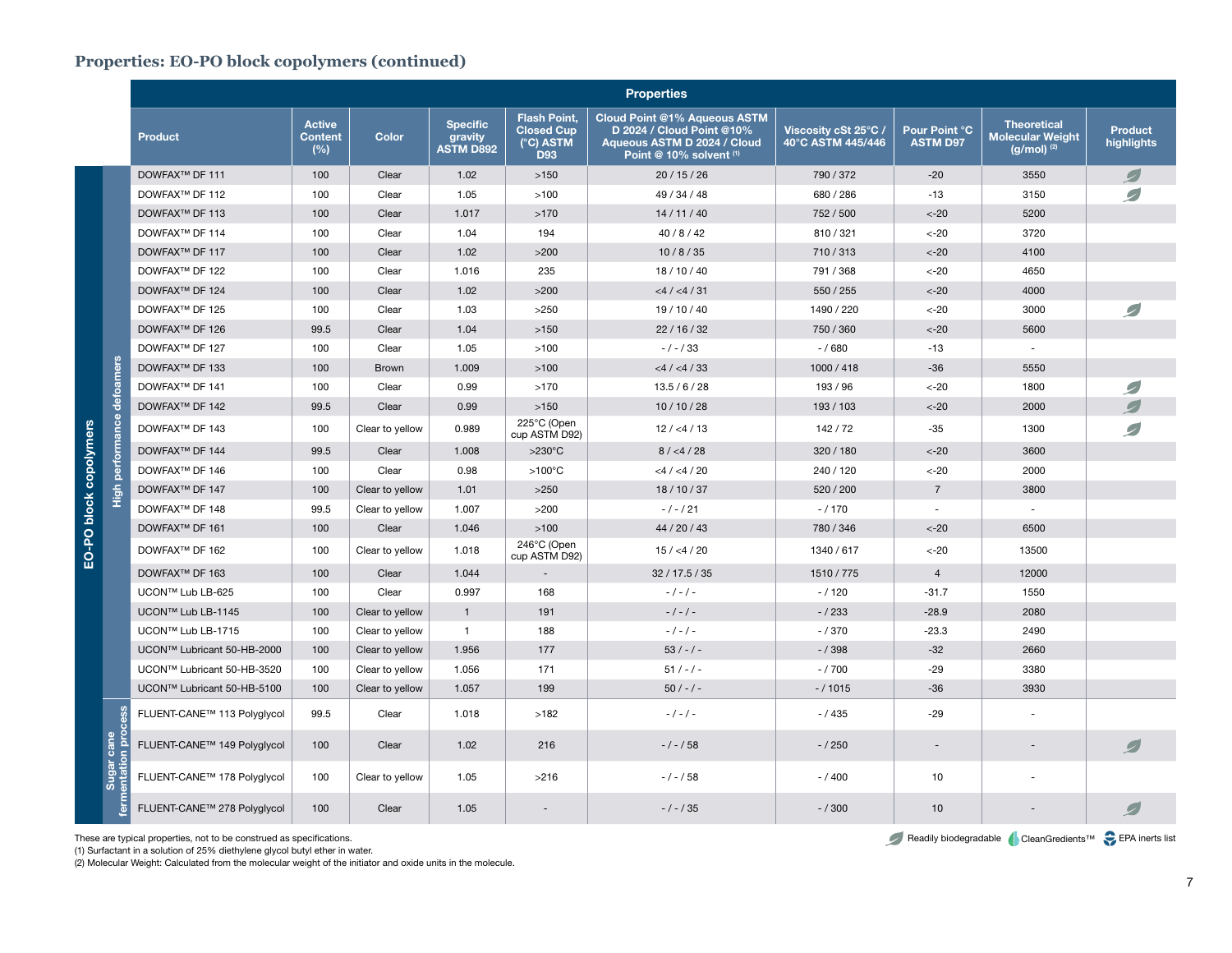<span id="page-7-0"></span>

| <b>Food contact:</b>                                                                     |                                                                                                                                                                                                                                                                                                                                                                                    |                  |                  |                                                  |                    |                   |                    |                   | Polypropylene glycols PPGs |                   |                    |                  |                                                           |                      |                   |                       |                    |                      |                    |                            |                             |                          |                            |                            |                            |                          |                            | <b>EO-PO block copolymers</b> |                             |                             |                             |                             |                              |                                 |                              |                             |                             |                             |
|------------------------------------------------------------------------------------------|------------------------------------------------------------------------------------------------------------------------------------------------------------------------------------------------------------------------------------------------------------------------------------------------------------------------------------------------------------------------------------|------------------|------------------|--------------------------------------------------|--------------------|-------------------|--------------------|-------------------|----------------------------|-------------------|--------------------|------------------|-----------------------------------------------------------|----------------------|-------------------|-----------------------|--------------------|----------------------|--------------------|----------------------------|-----------------------------|--------------------------|----------------------------|----------------------------|----------------------------|--------------------------|----------------------------|-------------------------------|-----------------------------|-----------------------------|-----------------------------|-----------------------------|------------------------------|---------------------------------|------------------------------|-----------------------------|-----------------------------|-----------------------------|
|                                                                                          | Part 172, 173, 175 & 176                                                                                                                                                                                                                                                                                                                                                           |                  |                  |                                                  |                    |                   | PO homopolymer     |                   |                            |                   |                    |                  | PO homopolymer<br>triol<br><b>Linear block copolymers</b> |                      |                   |                       |                    |                      |                    |                            |                             |                          |                            |                            |                            |                          |                            |                               |                             |                             |                             |                             |                              |                                 |                              |                             |                             |                             |
|                                                                                          | <b>Products</b>                                                                                                                                                                                                                                                                                                                                                                    | Polyglycol P-425 | Polyglycol P-600 | $\widehat{\mathfrak{A}}$<br>Polyglycol P 1000-TB | Polyglycol P-1000E | Polyglycol P 1200 | Polyglycol P-1200E | Polyglycol P 2000 | Polyglycol P 2000P         | Polyglycol 2000LM | Polyglycol P-3000E | Polyglycol P4000 | Polyglycol 4000LM                                         | 250<br>Polyglycol PT | Polyglycol PT 700 | 3000<br>Polyglycol PT | Polyglycol PT 4800 | 436<br>Polyglycol EP | Polyglycol EP 436E | DOWFAX <sup>TM</sup> 63N10 | DOWFAX <sup>TM</sup> 63N10L | 63N13<br><b>DOWFAXTM</b> | DOWFAX <sup>TM</sup> 63N30 | DOWFAX <sup>TM</sup> 63N37 | DOWFAX <sup>TM</sup> 63N40 | 81N13<br><b>DOWFAXTM</b> | DOWFAX <sup>TM</sup> 92N20 | DOWFAX <sup>TM</sup> 100N15   | TERGITOL <sup>TM</sup> L-61 | TERGITOL <sup>TM</sup> L-62 | TERGITOL <sup>TM</sup> L-64 | TERGITOL <sup>TM</sup> L-81 | TERGITOL <sup>TM</sup> L-101 | P-104<br>TERGITOL <sup>TM</sup> | TERGITOL <sup>TM</sup> P-105 | TERGITOL <sup>TM</sup> 25R2 | TERGITOL <sup>TM</sup> 17R2 | TERGITOL <sup>TM</sup> 17R4 |
| Part 172*                                                                                | 172.808(b)(3) - As a surfactant and defoaming agent,<br>at levels not to exceed 0.05 percent by weight, in<br>scald baths for poultry defeathering, followed by<br>potable water rinse. The temperatures of the scald<br>baths shall be not less than 125°F. As a foam control<br>and rinse adjuvant in hog dehairing machines at a<br>use level of not more than 5 grams per hog. |                  |                  |                                                  |                    |                   |                    |                   |                            |                   |                    |                  |                                                           |                      |                   |                       |                    |                      |                    |                            |                             |                          |                            |                            |                            |                          |                            |                               |                             |                             |                             |                             |                              |                                 |                              |                             |                             |                             |
|                                                                                          | 173.310 (c) - Boiler water additives<br>173.315 (a) (1) - Chemicals used in washing or to<br>assist in the peeling of fruits and vegetables                                                                                                                                                                                                                                        |                  |                  | $\bullet$                                        |                    | $\bullet$         | $\bullet$          | $\bullet$         |                            |                   | $\bullet$          | $\bullet$        |                                                           |                      |                   |                       |                    |                      |                    |                            |                             |                          |                            |                            |                            |                          |                            |                               |                             |                             |                             |                             |                              |                                 |                              |                             |                             |                             |
| Part 173 - Secondary direct food<br>additives permitted in food for<br>human consumption | 173.340 (a) (1) - Defoaming agents<br>173.340 (a) (2) - Defoaming agents for use as                                                                                                                                                                                                                                                                                                |                  |                  |                                                  |                    |                   |                    |                   |                            |                   |                    |                  |                                                           |                      |                   |                       |                    | $\bullet$            |                    | $\bullet$                  |                             |                          | $\bullet$                  |                            | $\bullet$                  |                          |                            |                               |                             | $\bullet$                   | $\bullet$                   | $\bullet$                   |                              |                                 |                              |                             |                             |                             |
|                                                                                          | described in 172.808(b)(3)<br>173.340 (a) (3) - Defoaming agents for use in food<br>processing - (Beet sugar and yeast)                                                                                                                                                                                                                                                            |                  |                  |                                                  |                    | $\bullet$         | $\bullet$          | $\bullet$         |                            |                   | $\bullet$          |                  |                                                           |                      |                   |                       |                    |                      |                    |                            |                             |                          |                            |                            |                            |                          |                            |                               |                             |                             |                             |                             |                              |                                 |                              |                             |                             |                             |
|                                                                                          | 173.340 (a) (4) - Defoaming agents for use in food<br>processing - Beet sugar only                                                                                                                                                                                                                                                                                                 |                  |                  |                                                  |                    |                   |                    |                   |                            |                   |                    |                  |                                                           |                      |                   |                       |                    |                      |                    |                            |                             |                          |                            |                            |                            |                          |                            |                               |                             |                             |                             |                             |                              |                                 |                              |                             |                             |                             |
| Part 175 - Indirect<br>food additives:<br>Adhesives and<br>compounds of<br>coating       | 175.105 - Adhesives                                                                                                                                                                                                                                                                                                                                                                |                  |                  |                                                  |                    |                   |                    |                   |                            |                   |                    |                  |                                                           |                      |                   |                       |                    |                      |                    |                            |                             |                          |                            |                            |                            |                          |                            |                               |                             |                             |                             |                             |                              |                                 |                              |                             |                             |                             |
|                                                                                          | 175.105(c)(5) - Adhesives                                                                                                                                                                                                                                                                                                                                                          |                  |                  |                                                  |                    |                   |                    |                   |                            |                   |                    | $\bullet$        |                                                           |                      | $\bullet$         | $\bullet$             |                    | $\bullet$ $\bullet$  |                    |                            |                             |                          |                            |                            |                            |                          |                            |                               |                             |                             |                             |                             |                              |                                 |                              |                             |                             |                             |
|                                                                                          | 175.300(b)(3)(ii) - Resinous and polymeric coatings                                                                                                                                                                                                                                                                                                                                | $\bullet$        | $\bullet$        | $\bullet$                                        |                    | $\bullet$         | $\bullet$          | $\bullet$         |                            |                   | $\bullet$          | $\bullet$        |                                                           |                      |                   |                       |                    |                      |                    |                            |                             |                          |                            |                            |                            |                          |                            |                               |                             |                             |                             |                             |                              |                                 |                              |                             |                             |                             |
|                                                                                          | 175.300(b)(3)(xxxii) - Resinous and polymeric coatings                                                                                                                                                                                                                                                                                                                             | $\bullet$        | $\bullet$        |                                                  |                    |                   | $\bullet$          |                   |                            |                   | $\bullet$          |                  |                                                           |                      |                   |                       |                    |                      |                    |                            |                             |                          |                            |                            |                            |                          |                            |                               |                             |                             |                             |                             |                              |                                 |                              |                             |                             |                             |
|                                                                                          | 176.170 - Components of paper and paperboard in<br>contact with aqueous and fatty foods                                                                                                                                                                                                                                                                                            |                  |                  |                                                  |                    |                   |                    |                   |                            |                   |                    |                  |                                                           |                      |                   |                       |                    |                      |                    |                            |                             |                          |                            |                            |                            |                          |                            |                               |                             |                             |                             |                             |                              |                                 |                              |                             |                             |                             |
|                                                                                          | 176.170 (a) (5) - Components of paper and<br>paperboard in contact with aqueous and fatty foods                                                                                                                                                                                                                                                                                    |                  | $\bullet$        |                                                  |                    | $\bullet$         | $\bullet$          |                   |                            |                   | $\bullet$          | $\bullet$        |                                                           |                      |                   |                       |                    |                      |                    |                            |                             |                          |                            |                            |                            |                          |                            |                               |                             |                             |                             |                             |                              |                                 |                              |                             |                             |                             |
|                                                                                          | 176.170 (b) (1) - Components of paper and<br>paperboard in contact with aqueous and fatty foods                                                                                                                                                                                                                                                                                    |                  | $\bullet$        | $\bullet$                                        |                    | $\bullet$         | $\bullet$          | $\bullet$         |                            |                   | $\bullet$          | $\bullet$        |                                                           |                      |                   |                       |                    |                      |                    |                            |                             |                          |                            |                            |                            |                          |                            |                               |                             |                             |                             |                             |                              |                                 |                              | $\bullet$                   |                             |                             |
|                                                                                          | 176.180 - Components of paper and paperboard in<br>contact with dry food                                                                                                                                                                                                                                                                                                           |                  |                  |                                                  |                    |                   |                    |                   |                            |                   |                    |                  |                                                           |                      |                   |                       |                    |                      |                    |                            |                             |                          |                            |                            |                            |                          |                            |                               |                             |                             |                             |                             |                              |                                 |                              |                             |                             |                             |
|                                                                                          | 176.180 (b) (1) - Components of paper and<br>paperboard in contact with dry food                                                                                                                                                                                                                                                                                                   | $\bullet$        | $\bullet$        | $\bullet$                                        |                    | $\bullet$         | $\bullet$          | $\bullet$         |                            |                   | $\bullet$          | $\bullet$        |                                                           |                      |                   |                       |                    |                      |                    |                            |                             |                          |                            |                            |                            |                          |                            |                               |                             |                             |                             |                             |                              |                                 |                              |                             |                             |                             |
| Part 176 - Indirect food additives:<br>Paper and paperboard components                   | 176.180 (b) (2) - Components of paper and<br>paperboard in contact with dry food                                                                                                                                                                                                                                                                                                   |                  |                  |                                                  |                    |                   |                    |                   |                            |                   |                    |                  |                                                           |                      |                   |                       |                    |                      | $\bullet$          |                            |                             | $\bullet$                | $\bullet$                  |                            |                            |                          |                            |                               |                             |                             |                             |                             |                              |                                 |                              |                             |                             |                             |
|                                                                                          | 176.200 (c) - Defoaming agents used in coatings                                                                                                                                                                                                                                                                                                                                    | $\bullet$        | $\bullet$        | $\bullet$                                        |                    | $\bullet$         | $\bullet$          | $\bullet$         |                            |                   | $\bullet$          | $\bullet$        |                                                           |                      | $\bullet$         | $\bullet$             |                    | $\bullet$            | $\bullet$          |                            |                             |                          |                            |                            |                            |                          |                            |                               |                             |                             |                             |                             |                              |                                 |                              |                             |                             |                             |
|                                                                                          | 176.200 (d) (3) - Defoaming agents used in coatings                                                                                                                                                                                                                                                                                                                                | $\bullet$        |                  |                                                  |                    |                   |                    |                   |                            |                   |                    |                  |                                                           |                      |                   |                       |                    |                      | $\bullet$          |                            |                             |                          | $\bullet$                  |                            |                            |                          |                            |                               |                             |                             |                             |                             |                              |                                 |                              |                             |                             |                             |
|                                                                                          | 176.210 (d) (2) - Defoaming agents used in the<br>manufacture of paper and paperboard                                                                                                                                                                                                                                                                                              |                  | $\bullet$        | $\bullet$                                        |                    |                   |                    | $\bullet$         |                            |                   |                    |                  |                                                           |                      |                   |                       |                    |                      |                    |                            |                             |                          |                            |                            |                            |                          |                            |                               |                             |                             |                             |                             |                              |                                 |                              |                             |                             |                             |
|                                                                                          | 176.210 (d) (3) - Defoaming agents used in the<br>manufacture of paper and paperboard                                                                                                                                                                                                                                                                                              |                  |                  |                                                  |                    |                   | $\bullet$          |                   |                            |                   |                    |                  |                                                           |                      |                   |                       |                    | $\bullet$            | $\bullet$          |                            |                             | $\bullet$                | $\bullet$                  |                            |                            |                          |                            |                               |                             |                             |                             |                             |                              |                                 |                              |                             |                             |                             |

(a) Materials sourced from Asia Pacific may have fewer compliances. These are typical properties, not to be construed as specifications.

8 \* Part 172 - Food additives permitted for direct addition to food for human consumption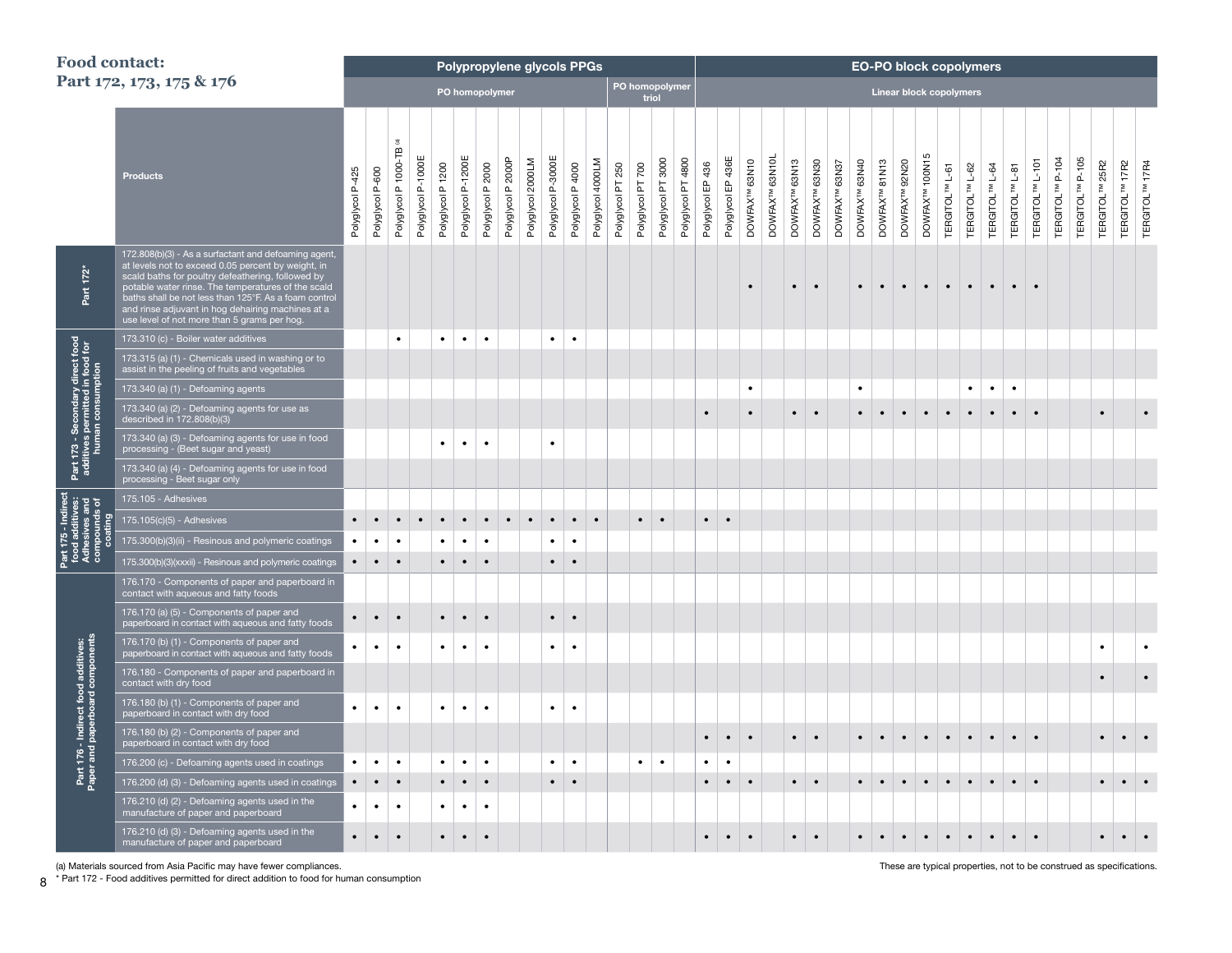#### **Food contact: Pa**

Part 175 - Indirect

Part 175 - Indire<br>food additives

ëđ

|                                                                                          | <b>bod contact:</b>                                                                                                                                                                                                                                                                                                                                                                |                                 |                             |                                     |                             |                             |                             |                             |                             |                               |                             |                             |                             |                             |                             |                             |                             |                             | <b>EO-PO block copolymers</b> |                             |                             |                             |                             |                             |                             |                             |                                                            |                             |                             |                             |                             |                               |                                |                                |                                         |                                         |                                         |                                          |                                                                                      |                                          |
|------------------------------------------------------------------------------------------|------------------------------------------------------------------------------------------------------------------------------------------------------------------------------------------------------------------------------------------------------------------------------------------------------------------------------------------------------------------------------------|---------------------------------|-----------------------------|-------------------------------------|-----------------------------|-----------------------------|-----------------------------|-----------------------------|-----------------------------|-------------------------------|-----------------------------|-----------------------------|-----------------------------|-----------------------------|-----------------------------|-----------------------------|-----------------------------|-----------------------------|-------------------------------|-----------------------------|-----------------------------|-----------------------------|-----------------------------|-----------------------------|-----------------------------|-----------------------------|------------------------------------------------------------|-----------------------------|-----------------------------|-----------------------------|-----------------------------|-------------------------------|--------------------------------|--------------------------------|-----------------------------------------|-----------------------------------------|-----------------------------------------|------------------------------------------|--------------------------------------------------------------------------------------|------------------------------------------|
|                                                                                          | art 172, 173, 175 <mark>&amp;</mark> 176                                                                                                                                                                                                                                                                                                                                           |                                 |                             | <b>Fatty alcohol</b><br>alkoxylates |                             |                             |                             |                             | defoamers                   | <b>High performance</b>       |                             |                             |                             |                             |                             |                             |                             |                             |                               |                             |                             |                             |                             |                             |                             |                             | High performance defoamers                                 |                             |                             |                             |                             |                               |                                |                                |                                         |                                         |                                         |                                          | Sugar cane<br>fermentation<br>process                                                |                                          |
|                                                                                          | <b>Products</b>                                                                                                                                                                                                                                                                                                                                                                    | ⊞<br>DOWFAX <sup>TM</sup> 20A42 | DOWFAX <sup>TM</sup> 20A612 | DOWFAX <sup>TM</sup> 20A64          | DOWFAX <sup>TM</sup> 25A414 | DOWFAX <sup>TM</sup> 20B102 | DOWFAX <sup>TM</sup> DF 101 | DOWFAX <sup>TM</sup> DF 103 | DOWFAX <sup>TM</sup> DF 105 | DOWFAX <sup>TM</sup> DF 107   | DOWFAX <sup>TM</sup> DF 109 | DOWFAX <sup>TM</sup> DF 111 | DOWFAX <sup>TM</sup> DF 112 | DOWFAX <sup>TM</sup> DF 113 | DOWFAX <sup>TM</sup> DF 114 | DOWFAX <sup>TM</sup> DF 117 | DOWFAX <sup>TM</sup> DF 122 | DOWFAX <sup>TM</sup> DF 124 | DOWFAX <sup>TM</sup> DF 125   | DOWFAX <sup>TM</sup> DF 126 | DOWFAX <sup>TM</sup> DF 127 | DOWFAX <sup>TM</sup> DF 133 | DOWFAX <sup>TM</sup> DF 141 | DOWFAX <sup>TM</sup> DF 142 | DOWFAX <sup>TM</sup> DF 143 | DOWFAX <sup>TM</sup> DF 144 | DOWFAX <sup>TM</sup> DF 146<br>DOWFAX <sup>TM</sup> DF 147 | DOWFAX <sup>TM</sup> DF 148 | DOWFAX <sup>TM</sup> DF 161 | DOWFAX <sup>TM</sup> DF 162 | DOWFAX <sup>TM</sup> DF 163 | UCON <sup>TM</sup> Lub LB-625 | UCON <sup>TM</sup> Lub LB-1145 | UCON <sup>TM</sup> Lub LB-1715 | UCON <sup>TM</sup> Lubricant 50-HB-2000 | UCON <sup>TM</sup> Lubricant 50-HB-3520 | UCONT <sup>M</sup> Lubricant 50-HB-5100 | FLUENT-CANE <sup>TM</sup> 113 Polyglycol | FLUENT-CANE <sup>TM</sup> 149 Polyglycol<br>FLUENT-CANE <sup>TM</sup> 178 Polyglycol | FLUENT-CANE <sup>TM</sup> 278 Polyglycol |
| Part 172*                                                                                | 172.808(b)(3) - As a surfactant and defoaming agent,<br>at levels not to exceed 0.05 percent by weight, in<br>scald baths for poultry defeathering, followed by<br>potable water rinse. The temperatures of the scald<br>baths shall be not less than 125°F. As a foam control<br>and rinse adjuvant in hog dehairing machines at a<br>use level of not more than 5 grams per hog. |                                 |                             |                                     |                             |                             |                             |                             |                             |                               |                             |                             |                             |                             |                             |                             |                             |                             |                               |                             |                             |                             |                             |                             |                             |                             |                                                            |                             |                             |                             |                             |                               |                                |                                |                                         |                                         |                                         |                                          |                                                                                      |                                          |
|                                                                                          | 173.310 (c) - Boiler water additives                                                                                                                                                                                                                                                                                                                                               |                                 |                             |                                     |                             |                             |                             |                             |                             |                               |                             |                             |                             |                             |                             |                             |                             |                             |                               |                             |                             |                             |                             |                             |                             |                             |                                                            |                             |                             |                             |                             |                               |                                |                                | $\bullet$                               | $\bullet$                               | $\bullet$                               |                                          |                                                                                      |                                          |
| Part 173 - Secondary direct food<br>additives permitted in food for<br>human consumption | 173.315 (a) (1) - Chemicals used in washing or to<br>assist in the peeling of fruits and vegetables                                                                                                                                                                                                                                                                                |                                 |                             |                                     |                             |                             |                             |                             |                             |                               |                             |                             |                             |                             |                             |                             | $\bullet$                   |                             |                               |                             |                             |                             |                             |                             |                             |                             |                                                            |                             |                             |                             |                             |                               |                                |                                |                                         |                                         |                                         |                                          |                                                                                      |                                          |
|                                                                                          | 173.340 (a) (1) - Defoaming agents                                                                                                                                                                                                                                                                                                                                                 |                                 |                             |                                     |                             |                             |                             |                             |                             |                               |                             | $\bullet$                   | $\bullet$                   | $\bullet$                   | $\bullet$                   | $\bullet$                   | $\bullet$                   | $\bullet$                   |                               | $\bullet$                   | $\bullet$                   |                             |                             |                             |                             |                             |                                                            |                             |                             |                             |                             |                               |                                |                                |                                         |                                         |                                         |                                          |                                                                                      |                                          |
|                                                                                          | 173.340 (a) (2) - Defoaming agents for use as<br>described in 172.808(b)(3)                                                                                                                                                                                                                                                                                                        |                                 |                             |                                     |                             |                             | $\bullet$                   |                             | $\bullet$                   |                               |                             |                             |                             |                             |                             |                             |                             |                             |                               |                             |                             |                             |                             |                             |                             |                             |                                                            |                             |                             |                             |                             |                               |                                |                                |                                         |                                         |                                         |                                          |                                                                                      |                                          |
|                                                                                          | 173.340 (a) (3) - Defoaming agents for use in food<br>processing - (Beet sugar and yeast)                                                                                                                                                                                                                                                                                          |                                 |                             |                                     |                             |                             |                             |                             |                             |                               |                             |                             |                             |                             |                             |                             |                             |                             |                               |                             |                             |                             |                             |                             |                             |                             |                                                            |                             |                             |                             |                             |                               |                                |                                |                                         |                                         |                                         |                                          |                                                                                      |                                          |
|                                                                                          | 173.340 (a) (4) - Defoaming agents for use in food<br>processing - Beet sugar only                                                                                                                                                                                                                                                                                                 |                                 |                             |                                     |                             |                             |                             |                             |                             |                               |                             |                             |                             |                             |                             |                             |                             |                             |                               |                             |                             |                             |                             |                             |                             |                             |                                                            |                             |                             |                             |                             |                               |                                |                                |                                         | $\bullet$                               |                                         |                                          |                                                                                      |                                          |
|                                                                                          | 175.105 - Adhesives                                                                                                                                                                                                                                                                                                                                                                |                                 |                             |                                     |                             |                             | $\bullet$                   |                             | $\bullet$                   |                               | $\bullet$                   |                             |                             |                             |                             |                             |                             |                             |                               |                             |                             |                             | $\bullet$                   |                             |                             |                             |                                                            |                             |                             |                             |                             |                               |                                |                                |                                         |                                         |                                         |                                          |                                                                                      |                                          |
|                                                                                          | 175.105(c)(5) - Adhesives                                                                                                                                                                                                                                                                                                                                                          |                                 |                             |                                     |                             |                             |                             |                             |                             |                               |                             |                             |                             |                             |                             |                             |                             |                             |                               |                             |                             |                             |                             |                             |                             |                             |                                                            |                             |                             |                             |                             |                               | $\bullet$                      | $\bullet$ $\bullet$ $\bullet$  |                                         | $\bullet$ $\bullet$                     |                                         |                                          |                                                                                      |                                          |
| food additives:<br>Adhesives and<br>compounds of                                         | 175.300(b)(3)(ii) - Resinous and polymeric coatings                                                                                                                                                                                                                                                                                                                                |                                 |                             |                                     |                             |                             |                             |                             |                             |                               |                             |                             |                             |                             |                             |                             |                             |                             |                               |                             |                             |                             |                             |                             |                             |                             |                                                            |                             |                             |                             |                             |                               |                                |                                |                                         |                                         |                                         |                                          |                                                                                      |                                          |
|                                                                                          | 175.300(b)(3)(xxxii) - Resinous and polymeric coatings                                                                                                                                                                                                                                                                                                                             |                                 |                             |                                     |                             |                             |                             |                             |                             |                               |                             |                             |                             |                             |                             |                             |                             |                             |                               |                             |                             |                             |                             |                             |                             |                             |                                                            |                             |                             |                             |                             |                               |                                |                                |                                         |                                         |                                         |                                          |                                                                                      |                                          |
|                                                                                          | 176.170 - Components of paper and paperboard in<br>contact with aqueous and fatty foods                                                                                                                                                                                                                                                                                            |                                 |                             |                                     |                             |                             |                             |                             |                             |                               |                             |                             |                             | $\bullet$                   |                             | $\bullet$                   | $\bullet$                   | $\bullet$                   |                               | $\bullet$                   | $\bullet$                   |                             |                             |                             |                             |                             |                                                            |                             |                             |                             |                             | $\bullet$                     | $\bullet$                      | $\bullet$                      | $\bullet$                               | $\bullet$                               | $\bullet$                               |                                          |                                                                                      |                                          |
|                                                                                          | 176.170 (a) (5) - Components of paper and<br>paperboard in contact with aqueous and fatty foods                                                                                                                                                                                                                                                                                    |                                 |                             |                                     |                             |                             |                             |                             |                             |                               |                             |                             |                             |                             |                             |                             |                             |                             |                               |                             |                             |                             |                             |                             |                             |                             |                                                            |                             |                             |                             |                             |                               |                                |                                |                                         |                                         |                                         |                                          |                                                                                      |                                          |
|                                                                                          | 176.170 (b) (1) - Components of paper and<br>paperboard in contact with aqueous and fatty foods                                                                                                                                                                                                                                                                                    |                                 |                             |                                     |                             |                             |                             |                             |                             |                               |                             |                             |                             |                             |                             |                             |                             |                             |                               |                             |                             |                             |                             |                             |                             |                             |                                                            |                             |                             |                             |                             |                               |                                |                                |                                         |                                         |                                         |                                          |                                                                                      |                                          |
| Part 176 - Indirect food additives:<br>Paper and paperboard components                   | 176.180 - Components of paper and paperboard in<br>contact with dry food                                                                                                                                                                                                                                                                                                           |                                 |                             |                                     |                             |                             |                             |                             |                             |                               |                             |                             |                             |                             |                             |                             |                             |                             |                               |                             |                             |                             |                             |                             |                             |                             |                                                            |                             |                             |                             |                             |                               |                                |                                | $\bullet$                               |                                         | $\bullet$                               |                                          |                                                                                      |                                          |
|                                                                                          | 176.180 (b) (1) - Components of paper and<br>paperboard in contact with dry food                                                                                                                                                                                                                                                                                                   |                                 |                             |                                     |                             |                             |                             |                             |                             |                               |                             |                             |                             |                             |                             |                             |                             |                             |                               |                             |                             |                             |                             |                             |                             |                             |                                                            |                             |                             |                             |                             |                               |                                |                                |                                         |                                         |                                         |                                          |                                                                                      |                                          |
|                                                                                          | 176.180 (b) (2) - Components of paper and<br>paperboard in contact with dry food                                                                                                                                                                                                                                                                                                   |                                 |                             |                                     |                             |                             | $\bullet$                   |                             | $\bullet$                   | $\bullet$ $\bullet$           |                             |                             |                             |                             |                             |                             |                             |                             |                               |                             |                             |                             |                             |                             |                             |                             |                                                            |                             |                             |                             |                             |                               |                                |                                |                                         |                                         |                                         |                                          |                                                                                      |                                          |
|                                                                                          | 176.200 (c) - Defoaming agents used in coatings                                                                                                                                                                                                                                                                                                                                    |                                 |                             |                                     |                             |                             |                             |                             |                             |                               |                             |                             |                             |                             |                             |                             |                             |                             |                               |                             |                             |                             |                             |                             |                             |                             |                                                            |                             |                             |                             |                             |                               |                                |                                |                                         |                                         |                                         |                                          |                                                                                      |                                          |
|                                                                                          | 176.200 (d) (3) - Defoaming agents used in coatings                                                                                                                                                                                                                                                                                                                                |                                 |                             |                                     |                             |                             | $\bullet$                   |                             |                             | $\bullet$ $\bullet$ $\bullet$ |                             |                             |                             |                             |                             |                             |                             |                             |                               |                             |                             |                             |                             |                             |                             |                             |                                                            |                             |                             |                             |                             | $\bullet$                     | $\bullet$ $\bullet$            |                                |                                         |                                         |                                         |                                          |                                                                                      |                                          |
|                                                                                          | 176.210 (d) (2) - Defoaming agents used in the<br>manufacture of paper and paperboard                                                                                                                                                                                                                                                                                              |                                 |                             |                                     |                             |                             |                             |                             |                             |                               |                             |                             |                             |                             |                             |                             |                             |                             |                               |                             |                             |                             |                             |                             |                             |                             |                                                            |                             |                             |                             |                             |                               | $\bullet$                      | $\bullet$                      |                                         |                                         |                                         |                                          |                                                                                      |                                          |
|                                                                                          | 176.210 (d) (3) - Defoaming agents used in the<br>manufacture of paper and paperboard                                                                                                                                                                                                                                                                                              |                                 |                             |                                     |                             |                             | $\bullet$                   |                             | $\bullet$                   | $\bullet$                     | $\bullet$                   |                             |                             |                             |                             |                             |                             |                             |                               |                             |                             |                             |                             |                             |                             |                             |                                                            |                             |                             |                             |                             |                               | $\bullet$                      | $\cdot \cdot$                  |                                         | $\bullet$                               | $\bullet$                               |                                          |                                                                                      |                                          |

\* Part 172 - Food additives permitted for direct addition to food for human consumption compution computer and the construed as specifications.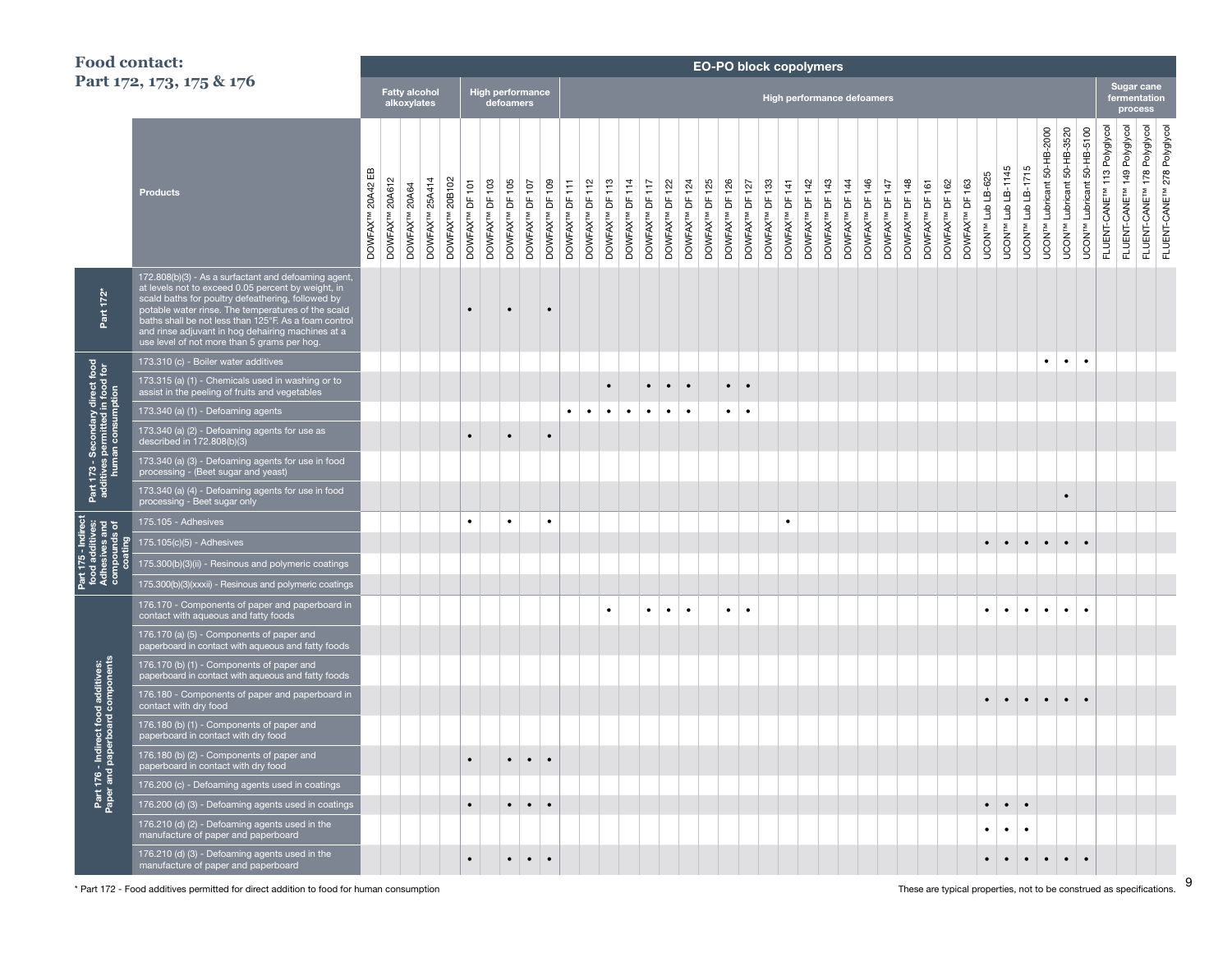<span id="page-9-0"></span>

|                                                                                   | <b>Food contact:</b>                                                                      |                  |                  |                                                                                                                                 |                    |                   |                    | Polypropylene glycols PPGs |                    |                   |                    |                  |                   |                   |                   |                         |                       |                                                          |                    |                            |                             |                            |                            |                            |                            |                            |                            |                             |                             |                             |                             |                             |                              |                              |                              |                             |                             |                             |
|-----------------------------------------------------------------------------------|-------------------------------------------------------------------------------------------|------------------|------------------|---------------------------------------------------------------------------------------------------------------------------------|--------------------|-------------------|--------------------|----------------------------|--------------------|-------------------|--------------------|------------------|-------------------|-------------------|-------------------|-------------------------|-----------------------|----------------------------------------------------------|--------------------|----------------------------|-----------------------------|----------------------------|----------------------------|----------------------------|----------------------------|----------------------------|----------------------------|-----------------------------|-----------------------------|-----------------------------|-----------------------------|-----------------------------|------------------------------|------------------------------|------------------------------|-----------------------------|-----------------------------|-----------------------------|
|                                                                                   | Part 177 & 178                                                                            |                  |                  |                                                                                                                                 |                    |                   |                    | PO homopolymer             |                    |                   |                    |                  |                   |                   |                   | PO homopolymer<br>triol |                       | <b>EO-PO block copolymers</b><br>Linear block copolymers |                    |                            |                             |                            |                            |                            |                            |                            |                            |                             |                             |                             |                             |                             |                              |                              |                              |                             |                             |                             |
|                                                                                   | <b>Products</b>                                                                           | Polyglycol P-425 | Polyglycol P-600 | $\mathfrak{F}% _{T}=\mathfrak{F}_{T}\!\left( a,b\right) ,\ \mathfrak{F}_{T}=C_{T}\!\left( a,b\right) ,$<br>Polyglycol P 1000-TB | Polyglycol P-1000E | Polyglycol P 1200 | Polyglycol P-1200E | Polyglycol P 2000          | Polyglycol P 2000P | Polyglycol 2000LM | Polyglycol P-3000E | Polyglycol P4000 | Polyglycol 4000LM | Polyglycol PT 250 | Polyglycol PT 700 | Polyglycol PT 3000      | 4800<br>Polyglycol PT | Polyglycol EP 436                                        | Polyglycol EP 436E | DOWFAX <sup>TM</sup> 63N10 | DOWFAX <sup>TM</sup> 63N10L | DOWFAX <sup>TM</sup> 63N13 | DOWFAX <sup>TM</sup> 63N30 | DOWFAX <sup>TM</sup> 63N37 | DOWFAX <sup>TM</sup> 63N40 | DOWFAX <sup>TM</sup> 81N13 | DOWFAX <sup>TM</sup> 92N20 | DOWFAX <sup>TM</sup> 100N15 | TERGITOL <sup>TM</sup> L-61 | TERGITOL <sup>TM</sup> L-62 | TERGITOL <sup>TM</sup> L-64 | TERGITOL <sup>TM</sup> L-81 | TERGITOL <sup>TM</sup> L-101 | TERGITOL <sup>TM</sup> P-104 | TERGITOL <sup>TM</sup> P-105 | TERGITOL <sup>TM</sup> 25R2 | TERGITOL <sup>TM</sup> 17R2 | TERGITOL <sup>TM</sup> 17R4 |
|                                                                                   | 177.1200 (c) - Cellophane for food packaging                                              | $\bullet$        |                  |                                                                                                                                 |                    | $\bullet$         | $\bullet$          | $\bullet$                  |                    |                   | $\bullet$          | $\bullet$        |                   |                   |                   |                         |                       | $\bullet$                                                | $\bullet$          |                            |                             | $\overline{\phantom{a}}$   | $\sim$                     |                            | $\sim$                     | $\vert \cdot \vert$        | $\sim$                     | $\sim$                      | $\sim$                      | $\mathcal{L}$               | $\overline{\phantom{a}}$    | $\sim$                      | $\overline{\phantom{a}}$     |                              |                              |                             |                             |                             |
|                                                                                   | 177.1210 (b) - Closures with sealing gaskets for<br>food containers                       | $\bullet$        | $\bullet$        |                                                                                                                                 |                    | $\bullet$         | $\bullet$          | $\bullet$                  |                    |                   | $\bullet$          | $\bullet$        |                   |                   |                   |                         |                       |                                                          |                    |                            |                             |                            |                            |                            |                            |                            |                            |                             |                             |                             |                             | $\bullet$                   |                              |                              |                              |                             |                             |                             |
|                                                                                   | 177.1390 (c) (2) (ii) - Laminate structures for use at<br>temperatures of 250°F and above |                  |                  |                                                                                                                                 |                    | $\bullet$         | $\bullet$          |                            |                    | $\bullet$         | $\bullet$          | $\bullet$        | $\bullet$         |                   | $\bullet$         | $\bullet$               |                       | $\bullet$                                                | $\bullet$          | $\bullet$                  |                             |                            | $\bullet$                  |                            | $\bullet$                  | $\bullet$                  | $\bullet$                  | $\bullet$                   | $\bullet$                   | $\bullet$                   | $\bullet$                   | $\bullet$                   | $\bullet$                    |                              |                              |                             |                             |                             |
| Part 177 - Indirect food additives:<br>Polymers                                   | 177.1400 (b) (4) - Hydroxyethyl cellulose film,<br>water-insoluble                        | $\bullet$        | $\bullet$        | $\bullet$                                                                                                                       |                    | $\bullet$         | $\bullet$          | $\bullet$                  |                    |                   | $\bullet$          | $\bullet$        |                   |                   |                   |                         |                       | $\bullet$                                                | $\bullet$          | $\bullet$                  |                             | $\bullet$                  | $\bullet$                  |                            | $\bullet$                  | $\bullet$                  | $\bullet$                  | $\bullet$                   | $\bullet$                   | $\bullet$                   | $\bullet$                   | $\bullet$                   | $\bullet$                    |                              |                              |                             |                             |                             |
|                                                                                   | 177.1680(a)(2) - Polyurethane resins                                                      | $\bullet$        |                  |                                                                                                                                 |                    | $\bullet$         |                    |                            |                    |                   | $\bullet$          | $\bullet$        |                   |                   |                   |                         |                       | $\bullet$                                                |                    |                            |                             | $\bullet$                  |                            |                            |                            |                            |                            |                             |                             |                             |                             |                             |                              |                              |                              |                             |                             |                             |
|                                                                                   | 178.1010 (b) (5) - Sanitizing solutions for use on<br>food-processing equipment           |                  |                  |                                                                                                                                 |                    |                   |                    |                            |                    |                   |                    |                  |                   |                   |                   |                         |                       | $\bullet$                                                | $\bullet$          | $\bullet$                  |                             | $\bullet$                  | $\bullet$                  |                            | $\bullet$                  | $\bullet$                  | $\bullet$                  | $\bullet$                   | $\bullet$                   | $\bullet$                   | $\bullet$                   | $\bullet$                   | $\bullet$                    |                              |                              |                             |                             |                             |
|                                                                                   | 178.1010 (b) (6) - Sanitizing solutions for use on<br>food-processing equipment           |                  |                  |                                                                                                                                 |                    |                   |                    |                            |                    |                   |                    |                  |                   |                   |                   |                         |                       | $\bullet$                                                | $\bullet$          | $\bullet$                  |                             |                            | $\bullet$                  |                            | $\bullet$                  | $\bullet$                  | $\bullet$                  | $\bullet$                   | $\bullet$                   | $\bullet$                   | $\bullet$                   | $\bullet$                   | $\bullet$                    |                              |                              |                             |                             |                             |
|                                                                                   | 178.1010 (b) (7) - Sanitizing solutions for use on<br>food-processing equipment           |                  |                  |                                                                                                                                 |                    |                   |                    |                            |                    |                   |                    |                  |                   |                   |                   |                         |                       |                                                          |                    |                            |                             |                            |                            |                            |                            |                            | $\bullet$                  | $\bullet$                   |                             |                             |                             |                             | $\bullet$                    |                              |                              |                             |                             |                             |
|                                                                                   | 178.1010 (b) (8) - Sanitizing solutions for use on<br>food-processing equipment           |                  |                  |                                                                                                                                 |                    |                   |                    |                            |                    |                   |                    |                  |                   |                   |                   |                         |                       |                                                          |                    |                            |                             |                            |                            |                            |                            |                            |                            |                             |                             |                             |                             |                             |                              |                              |                              |                             |                             |                             |
| Part 178 - Indirect food additives:<br>Adjuvants, production aids, and sanitizers | 178.1010 (b)(12) - Sanitizing solutions for use on<br>food-processing equipment           |                  |                  |                                                                                                                                 |                    |                   |                    |                            |                    |                   |                    |                  |                   |                   |                   |                         |                       |                                                          |                    |                            |                             | $\bullet$                  | $\bullet$                  |                            |                            |                            |                            |                             |                             |                             |                             |                             |                              |                              |                              |                             |                             |                             |
|                                                                                   | 178.1010 (b) (14) - Sanitizing solutions for use on<br>food-processing equipment          |                  |                  |                                                                                                                                 |                    |                   |                    |                            |                    |                   |                    |                  |                   |                   |                   |                         |                       | $\bullet$                                                |                    |                            |                             | $\bullet$                  | $\bullet$                  |                            | $\bullet$                  | $\bullet$                  | $\bullet$                  | $\bullet$                   |                             | $\bullet$                   | $\bullet$                   | $\bullet$                   | $\bullet$                    |                              |                              |                             |                             |                             |
|                                                                                   | 178.1010 (b) (16) - Sanitizing solutions for use on<br>food-processing equipment          |                  |                  |                                                                                                                                 |                    |                   |                    |                            |                    |                   |                    |                  |                   |                   |                   |                         |                       | $\bullet$                                                | $\bullet$          | $\bullet$                  |                             | $\bullet$                  | $\bullet$                  |                            | $\bullet$                  | $\bullet$                  | $\bullet$                  | $\bullet$                   | $\bullet$                   | $\bullet$                   | $\bullet$                   | $\bullet$                   | $\bullet$                    |                              |                              |                             |                             |                             |
|                                                                                   | 178.3120 (d) (3) - Animal glue                                                            | $\bullet$        | $\bullet$        |                                                                                                                                 |                    | $\bullet$         | $\bullet$          |                            |                    |                   |                    |                  |                   |                   |                   |                         |                       | $\bullet$                                                |                    |                            |                             |                            |                            |                            |                            |                            | $\bullet$                  | $\bullet$                   | $\bullet$                   |                             |                             |                             |                              |                              |                              |                             |                             |                             |
|                                                                                   | 178.3570 (a) (3) - Lubricants with incidental<br>food contact                             |                  |                  |                                                                                                                                 |                    |                   |                    |                            |                    |                   |                    |                  |                   |                   |                   |                         |                       |                                                          |                    |                            |                             |                            |                            |                            |                            |                            |                            |                             |                             |                             |                             |                             |                              |                              |                              |                             |                             |                             |
|                                                                                   | 178.3910 (a) (2) - Surface lubricants used in the<br>manufacture of metallic articles     |                  |                  |                                                                                                                                 |                    |                   |                    |                            |                    |                   |                    |                  |                   |                   |                   |                         |                       |                                                          |                    |                            |                             |                            |                            |                            |                            |                            |                            |                             |                             |                             |                             |                             |                              |                              |                              |                             |                             |                             |
|                                                                                   | 178.3740 (b) - Plasticizers in polymeric substances (b)                                   |                  |                  |                                                                                                                                 |                    | $\bullet$         | $\bullet$          | $\bullet$                  |                    |                   | $\bullet$          | $\bullet$        |                   |                   |                   |                         |                       |                                                          |                    |                            |                             |                            |                            |                            |                            |                            |                            |                             |                             |                             |                             |                             |                              |                              |                              |                             |                             |                             |

(a) Materials sourced from Asia Pacific may have fewer compliances. These are typical properties, not to be construed as specifications.

(b) for use only in polystyrene plastics, identified in Sec. 177.1640(a)(1) in an amount not to exceed 6 pct by weight of the finished food contact article

- for use as an adjuvant employed during the processing of cellulose pulp used in the manufacture of cellophane base sheet.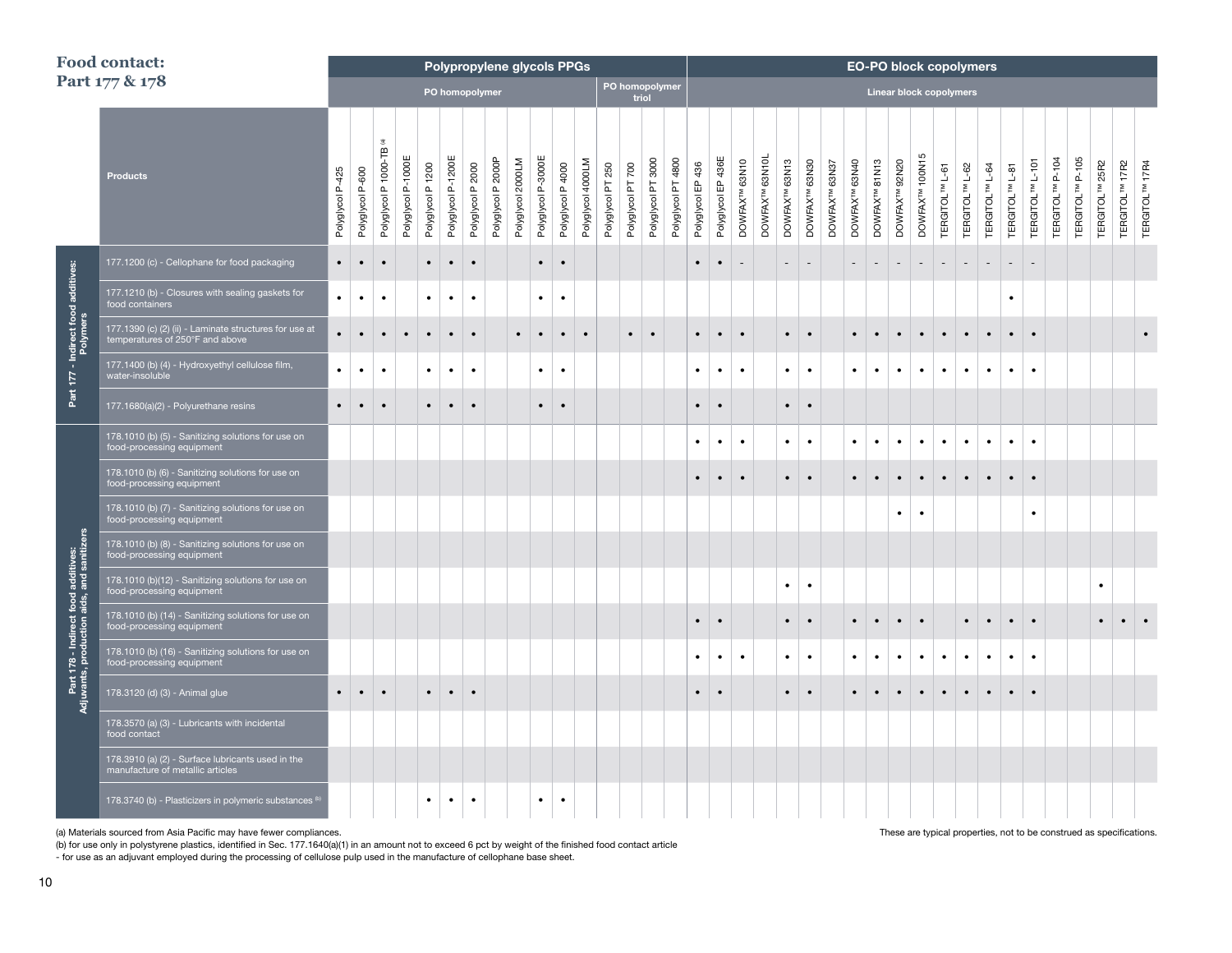|                                                                                   | Food contact:                                                                             |                               |                             |                                     |                             |                             |                             |                             |                             |                             |                             |                             |                             |                             |                             |                             |                             |                             |                             |                             |                             |                             |                             |                             | EO-PO block copolymers      |                                                            |                             |                             |                             |                             |                             |                               |                                |                                |                                         |                                         |                                         |                                          |                                          |                                          |                                          |
|-----------------------------------------------------------------------------------|-------------------------------------------------------------------------------------------|-------------------------------|-----------------------------|-------------------------------------|-----------------------------|-----------------------------|-----------------------------|-----------------------------|-----------------------------|-----------------------------|-----------------------------|-----------------------------|-----------------------------|-----------------------------|-----------------------------|-----------------------------|-----------------------------|-----------------------------|-----------------------------|-----------------------------|-----------------------------|-----------------------------|-----------------------------|-----------------------------|-----------------------------|------------------------------------------------------------|-----------------------------|-----------------------------|-----------------------------|-----------------------------|-----------------------------|-------------------------------|--------------------------------|--------------------------------|-----------------------------------------|-----------------------------------------|-----------------------------------------|------------------------------------------|------------------------------------------|------------------------------------------|------------------------------------------|
|                                                                                   | Part 177 & 178                                                                            |                               |                             | <b>Fatty alcohol</b><br>alkoxylates |                             |                             |                             |                             | defoamers                   | <b>High performance</b>     |                             |                             |                             |                             |                             |                             |                             |                             |                             |                             |                             |                             |                             |                             |                             | High performance defoamers                                 |                             |                             |                             |                             |                             |                               |                                |                                |                                         |                                         |                                         |                                          | Sugar cane<br>fermentation<br>process    |                                          |                                          |
|                                                                                   | <b>Products</b>                                                                           | DOWFAX <sup>TM</sup> 20A42 EB | DOWFAX <sup>TM</sup> 20A612 | DOWFAX <sup>TM</sup> 20A64          | DOWFAX <sup>TM</sup> 25A414 | DOWFAX <sup>TM</sup> 20B102 | DOWFAX <sup>TM</sup> DF 101 | DOWFAX <sup>TM</sup> DF 103 | DOWFAX <sup>TM</sup> DF 105 | DOWFAX <sup>TM</sup> DF 107 | DOWFAX <sup>TM</sup> DF 109 | DOWFAX <sup>TM</sup> DF 111 | DOWFAX <sup>TM</sup> DF 112 | DOWFAX <sup>TM</sup> DF 113 | DOWFAX <sup>TM</sup> DF 114 | DOWFAX <sup>TM</sup> DF 117 | DOWFAX <sup>TM</sup> DF 122 | DOWFAX <sup>TM</sup> DF 124 | DOWFAX <sup>TM</sup> DF 125 | DOWFAX <sup>TM</sup> DF 126 | DOWFAX <sup>TM</sup> DF 127 | DOWFAX <sup>TM</sup> DF 133 | DOWFAX <sup>TM</sup> DF 141 | DOWFAX <sup>TM</sup> DF 142 | DOWFAX <sup>TM</sup> DF 143 | DOWFAX <sup>TM</sup> DF 146<br>DOWFAX <sup>TM</sup> DF 144 | DOWFAX <sup>TM</sup> DF 147 | DOWFAX <sup>TM</sup> DF 148 | DOWFAX <sup>TM</sup> DF 161 | DOWFAX <sup>TM</sup> DF 162 | DOWFAX <sup>TM</sup> DF 163 | UCON <sup>TM</sup> Lub LB-625 | UCON <sup>TM</sup> Lub LB-1145 | UCONT <sup>M</sup> Lub LB-1715 | UCON <sup>TM</sup> Lubricant 50-HB-2000 | UCON <sup>TM</sup> Lubricant 50-HB-3520 | UCON <sup>TM</sup> Lubricant 50-HB-5100 | FLUENT-CANE <sup>TM</sup> 113 Polyglycol | FLUENT-CANE <sup>TM</sup> 149 Polyglycol | FLUENT-CANE <sup>TM</sup> 178 Polyglycol | FLUENT-CANE <sup>TM</sup> 278 Polyglycol |
|                                                                                   | 177.1200 (c) - Cellophane for food packaging                                              |                               |                             |                                     |                             |                             | $\overline{\phantom{a}}$    |                             | $\overline{\phantom{a}}$    |                             | $\overline{\phantom{a}}$    |                             |                             |                             |                             |                             |                             |                             |                             |                             |                             |                             |                             |                             |                             |                                                            |                             |                             |                             |                             |                             | $\bullet$                     | $\bullet$                      | $\bullet$                      |                                         |                                         |                                         |                                          |                                          |                                          |                                          |
|                                                                                   | 177.1210 (b) - Closures with sealing gaskets for<br>food containers                       |                               |                             |                                     |                             |                             |                             |                             |                             |                             |                             |                             |                             |                             |                             |                             |                             |                             |                             |                             |                             |                             |                             |                             |                             |                                                            |                             |                             |                             |                             |                             |                               |                                |                                |                                         |                                         |                                         |                                          |                                          |                                          |                                          |
|                                                                                   | 177.1390 (c) (2) (ii) - Laminate structures for use at<br>temperatures of 250°F and above |                               |                             |                                     |                             |                             | $\bullet$                   |                             | $\bullet$                   |                             | $\bullet$                   |                             |                             |                             |                             |                             |                             |                             |                             |                             |                             |                             |                             |                             |                             |                                                            |                             |                             |                             |                             |                             |                               | $\bullet$                      | $\bullet$                      | $\bullet$                               | $\bullet$                               | $\bullet$                               |                                          |                                          |                                          |                                          |
| Part 177 - Indirect food additives:<br>Polymers                                   | 177.1400 (b) (4) - Hydroxyethyl cellulose film,<br>water-insoluble                        |                               |                             |                                     |                             |                             | $\bullet$                   |                             | $\bullet$                   |                             |                             |                             |                             |                             |                             |                             |                             |                             |                             |                             |                             |                             |                             |                             |                             |                                                            |                             |                             |                             |                             |                             |                               | $\bullet$                      | $\bullet$                      |                                         |                                         |                                         |                                          |                                          |                                          |                                          |
|                                                                                   | 177.1680(a)(2) - Polyurethane resins                                                      |                               |                             |                                     |                             |                             |                             |                             |                             |                             |                             | $\bullet$                   | $\bullet$                   |                             | $\bullet$                   |                             | $\bullet$                   |                             |                             |                             |                             |                             |                             |                             |                             |                                                            |                             |                             |                             |                             |                             |                               |                                |                                |                                         |                                         |                                         |                                          |                                          |                                          |                                          |
|                                                                                   | 178.1010 (b) (5) - Sanitizing solutions for use on<br>food-processing equipment           |                               |                             |                                     |                             |                             | $\bullet$                   |                             | $\bullet$                   |                             |                             |                             |                             |                             |                             |                             |                             |                             |                             |                             |                             |                             |                             |                             |                             |                                                            |                             |                             |                             |                             |                             |                               |                                |                                |                                         |                                         |                                         |                                          |                                          |                                          |                                          |
|                                                                                   | 178.1010 (b) (6) - Sanitizing solutions for use on<br>food-processing equipment           |                               |                             |                                     |                             |                             | $\bullet$                   |                             | $\bullet$                   |                             |                             |                             |                             |                             |                             |                             |                             |                             |                             |                             |                             |                             |                             |                             |                             |                                                            |                             |                             |                             |                             |                             |                               |                                |                                |                                         |                                         |                                         |                                          |                                          |                                          |                                          |
|                                                                                   | 178.1010 (b) (7) - Sanitizing solutions for use on<br>food-processing equipment           |                               |                             |                                     |                             |                             | $\bullet$                   |                             |                             |                             |                             |                             |                             |                             |                             |                             |                             |                             |                             |                             |                             |                             |                             |                             |                             |                                                            |                             |                             |                             |                             |                             |                               |                                |                                |                                         |                                         |                                         |                                          |                                          |                                          |                                          |
|                                                                                   | 178.1010 (b) (8) - Sanitizing solutions for use on<br>food-processing equipment           |                               |                             |                                     |                             |                             |                             |                             |                             |                             |                             |                             |                             |                             |                             |                             |                             |                             |                             |                             |                             |                             |                             |                             |                             |                                                            |                             |                             |                             |                             |                             |                               |                                |                                | $\bullet$                               | $\bullet$                               | $\bullet$                               |                                          |                                          |                                          |                                          |
|                                                                                   | 178.1010 (b)(12) - Sanitizing solutions for use on<br>food-processing equipment           |                               |                             |                                     |                             |                             |                             |                             |                             |                             |                             |                             |                             |                             |                             |                             |                             |                             |                             |                             |                             |                             |                             |                             |                             |                                                            |                             |                             |                             |                             |                             |                               |                                |                                |                                         |                                         |                                         |                                          |                                          |                                          |                                          |
|                                                                                   | 178.1010 (b) (14) - Sanitizing solutions for use on<br>food-processing equipment          |                               |                             |                                     |                             |                             | $\bullet$                   |                             |                             |                             |                             |                             |                             |                             |                             |                             |                             |                             |                             |                             |                             |                             |                             |                             |                             |                                                            |                             |                             |                             |                             |                             |                               |                                |                                |                                         |                                         |                                         |                                          |                                          |                                          |                                          |
| Part 178 - Indirect food additives:<br>Adjuvants, production aids, and sanitizers | 178.1010 (b) (16) - Sanitizing solutions for use on<br>food-processing equipment          |                               |                             |                                     |                             |                             | $\bullet$                   |                             | $\bullet$                   |                             |                             |                             |                             |                             |                             |                             |                             |                             |                             |                             |                             |                             |                             |                             |                             |                                                            |                             |                             |                             |                             |                             |                               |                                |                                |                                         |                                         |                                         |                                          |                                          |                                          |                                          |
|                                                                                   | 178.3120 (d) (3) - Animal glue                                                            |                               |                             |                                     |                             |                             | $\bullet$                   |                             | $\bullet$                   |                             |                             |                             |                             |                             |                             |                             |                             |                             |                             |                             |                             |                             |                             |                             |                             |                                                            |                             |                             |                             |                             |                             |                               | $\bullet$                      | $\bullet$                      | $\bullet$                               | $\bullet$ $\bullet$                     |                                         |                                          |                                          |                                          |                                          |
|                                                                                   | 178.3570 (a) (3) - Lubricants with incidental<br>food contact                             |                               |                             |                                     |                             |                             |                             |                             |                             |                             |                             |                             |                             |                             |                             |                             |                             |                             |                             |                             |                             |                             |                             |                             |                             |                                                            |                             |                             |                             |                             |                             | $\bullet$                     | $\bullet$                      | $\bullet$                      | $\bullet$                               | $\bullet$                               | $\bullet$                               |                                          |                                          |                                          |                                          |
|                                                                                   | 178.3910 (a) (2) - Surface lubricants used in the<br>manufacture of metallic articles     |                               |                             |                                     |                             |                             |                             |                             |                             |                             |                             |                             |                             |                             |                             |                             |                             |                             |                             |                             |                             |                             |                             |                             |                             |                                                            |                             |                             |                             |                             |                             |                               | $\bullet$                      | $\bullet$                      | $\bullet$                               | $\bullet$                               | $\bullet$                               |                                          |                                          |                                          |                                          |
|                                                                                   | 178.3740 (b) - Plasticizers in polymeric substances (b)                                   |                               |                             |                                     |                             |                             |                             |                             |                             |                             |                             |                             |                             |                             |                             |                             |                             |                             |                             |                             |                             |                             |                             |                             |                             |                                                            |                             |                             |                             |                             |                             |                               |                                |                                |                                         |                                         |                                         |                                          |                                          |                                          |                                          |

(b) for use only in polystyrene plastics, identified in Sec. 177.1640(a)(1) in an amount not to exceed 6 pct by weight of the finished food contact article These are typical properties, not to be construed as specification - for use as an adjuvant employed during the processing of cellulose pulp used in the manufacture of cellophane base sheet